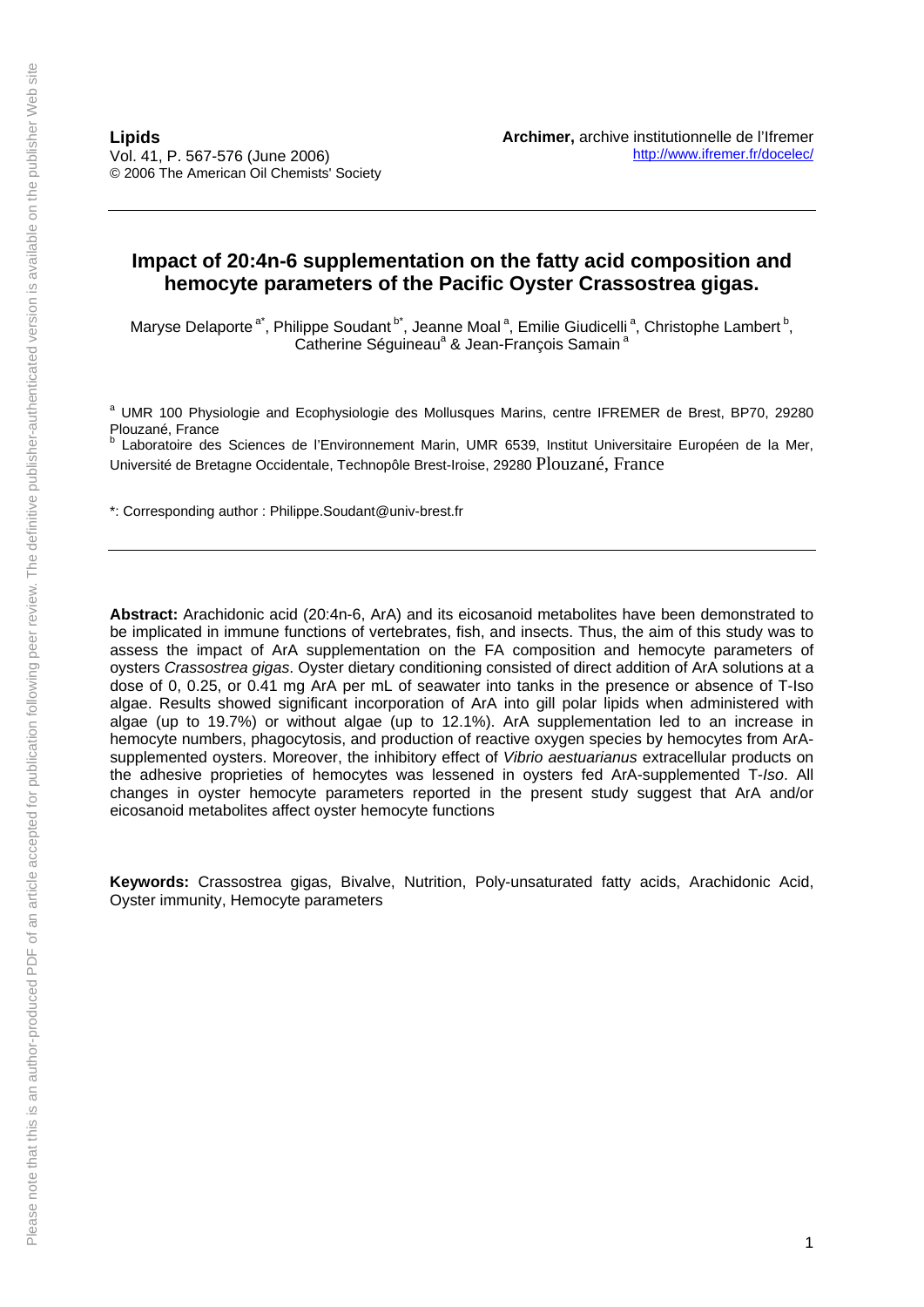#### **Introduction**

The dietary impact of long chain n-3 and n-6 essential polyunsaturated fatty acids (PUFAs) have been extensively studied in human medical research, including the modulation of the human immune system. Thus, long chain n-3 PUFAs has been shown to have antiinflammatory and immunomodulatory properties for a number of immune functions including phagocytosis, reactive oxygen species production, and lymphocyte proliferation [1, 2]. The impact of dietary long chain n-6 PUFAs on immunity however has been less well investigated and is still controversial with both pro-inflammatory and immunosuppressive properties having been associated with these molecules [2]. *In vitro* studies have focused on the mechanisms by which n-6 PUFAs especially arachidonic acid (20:4n-6, ArA) and its eicosanoid metabolites can affect immune functions [3-8]. These studies demonstrated that ArA, generally found in high amount in membranes of higher vertebrates (human, rat), likely via its eicosanoid metabolites can influence phagocytosis, NADPH oxidase activation, actin polymerisation and Ca<sup>+</sup> release.

Similar studies on fish nutrition have evaluated the impact of n-3 and n-6 dietary PUFAs on immune functions [9-15]. Thus, Lin and Shiau [13] demonstrated that lipid supplemented diets resulted in increased numbers of white blood cells and enhances phagocytosis and the generation of reactive oxygen species in grouper *Epeniphelus malabarcius* when compared to fish fed lipid poor diets. Wu *et al.* [15] investigated more specifically the effect of long chain n-3 PUFAs (20:5n-3 (EPA) and 22:6n-3 (DHA)) on the immune functions of the grouper *Epinephelus malabarcius*. The authors reported that DHA enhanced phagocytic function and T-cell proliferation and was superior to EPA in influencing the cellular defence responses of the grouper. Moreover, eicosanoid metabolites derived from ArA PUFA are also significant in fish immunity. Tafalla *et al.* [16] demonstrated that  $LTB<sub>4</sub>$  in leukocyte-derived supernatants have an anti-viral activity against viral hemorrhagic septicemia virus in the turbot *Scophthalamus maximus*. However, the authors did not exclude the involvement of other factors as PGE<sub>2</sub>.

In bivalves**,** for more than two decades, studies have focused on the determination of the nutritional values of various algal species to support and improve larval development, growth, and metamorphosis under hatchery conditions [17-23]. Fewer studies have investigated the impact of nutrition on immune responses of bivalves [24-26]. Thus recently, Delaporte *et al.* [26] have demonstrated that feeding Pacific oysters *Crassostrea gigas* and Manila clams *Ruditapes philippinarum* with cultures of the microalga *Chaetoceros calcitrans* (a diatom) led to increases in hemocyte numbers, phagocytosis and reactive oxygen species production. These authors suggested that the fatty acid composition of *Chaetoceros calcitrans*, characterised by high proportion of EPA (17.8%) and ArA (2.0%), may be responsible for the changes observed in immune responses of both species, as demonstrated for vertebrates and fishes fed on different oils. Similarly, Hégaret *et al.* [24] showed that immune parameters of the Eastern oyster *Crassostrea virginica* were modulated by the quality of the algal diet. Nonetheless, no specific PUFA could be clearly identified as responsible for those changes. Lastly, dietary conditioning using lipid emulsion was used to assess the impact of EPA on hemocyte parameters of the oyster *C. gigas* [25]. In this study, a decrease of phagocytosis and reactive oxygen species production was temporarily observed for oyster fed the highest dose of EPA. These results suggested that this PUFA may have an impact on hemocyte function, but unfortunately without excluding a concomitant impact of ArA since the lipid emulsion also contained a significant amount of ArA.

The aim of this current study was to specifically determine the impact of dietary ArA on hemocyte parameters of *C. gigas*. To do this, a new supplementation method developed by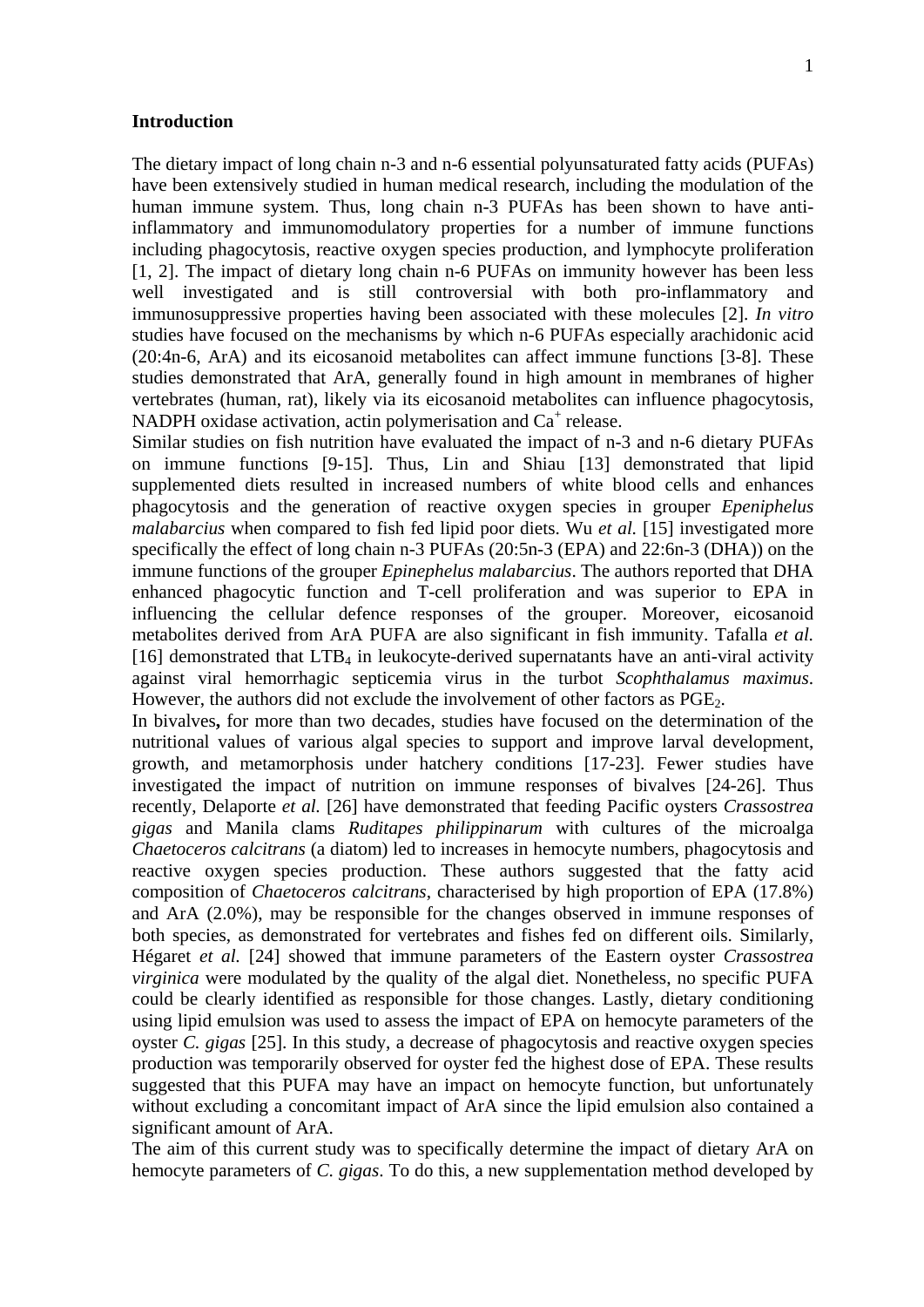Séguineau *et al.* [27] based on the direct addition of individual PUFA along with T-*Iso* algae (deficient in ArA) was used.

### **Materials and Methods**

## **Oyster dietary treatments**

One year old oysters, *C. gigas* (Thunberg 1793), produced in 2003 at the IFREMER hatchery in La Tremblade (Charente, France), were conditioned in May 2004 at the IFREMER shellfish laboratory in Argenton (Finistère, France) in 50-L tanks. Oysters were acclimated to the experimental temperature of 17°C for two weeks prior to the dietary experiment. After the acclimation period, oysters were divided randomly and distributed into 9 tanks (70 oysters per tanks, 3 replicates per treatment) filled with 45 L of 20µmfiltered seawater, mixed and aerated using an immersed pump. Thereafter, oysters were fed *Isochrysis* sp., clone T-*Iso,* supplemented with ArA solution for 4 weeks. T-*Iso* was chosen for this experiment because of its low concentration in arachidonic acid (0.1%, [26]). The daily algal ration was established at 4% algal dry weight per oyster dry weight. A peristaltic pump was adjusted to distribute the algae ration over a 18 hours period per day. ArA (Sigma A-9376) was dissolved in ethanol at the concentration of 10 mg  $mL^{-1}$ according to the procedure of Séguineau *et al.* [27]. This ArA solution was further diluted in ethanol to allow addition of a same volume of ethanol per tank and to obtain the following final concentrations: 0  $\mu$ g (control ethanol solution), 0.25 $\mu$ g, or 0.41  $\mu$ g of ArA per mL of sea water. ArA solutions were added twice a day (half dose in the morning and half dose in the evening in order to avoid ArA oxidation). Tanks and oysters were daily cleaned. Every two weeks, 15 oysters were sampled for biochemical analyses and 20 oysters for immune analyses. After the first sampling, volume of seawater per tank was adjusted in order to maintain a stable effective volume per oyster during the experiment. No mortalities were recorded over the whole experiment.

One month later, a separate control experiment was conducted for a period of 2 weeks with the same experimental protocol to assess the assimilation of dissolved ArA without algal supply in oysters from the same origin.

### **Condition index and biochemical composition**

At each sampling date, whole oyster, shell, and wet flesh weights were measured on 15 oysters. The condition index of oysters was calculated, as described by Walne and Mann [28], following the formula: dry flesh weight  $\ell$  dry shell weight X 1000. Thereafter, three pools constituted by the wet flesh tissues of five animals were generated. Pools were frozen in liquid nitrogen (-196°C) and treated as described in Delaporte *et al.* [29]. Total lipid content was estimated according to Bligh and Dyer [30] and carbohydrate and protein contents were measured colorimetrically following the procedures of Dubois *et al.* [31] and Lowry *et al.* [32], respectively. Results are expressed as mg of carbohydrate, lipids and protein per mg of oyster dry flesh weight.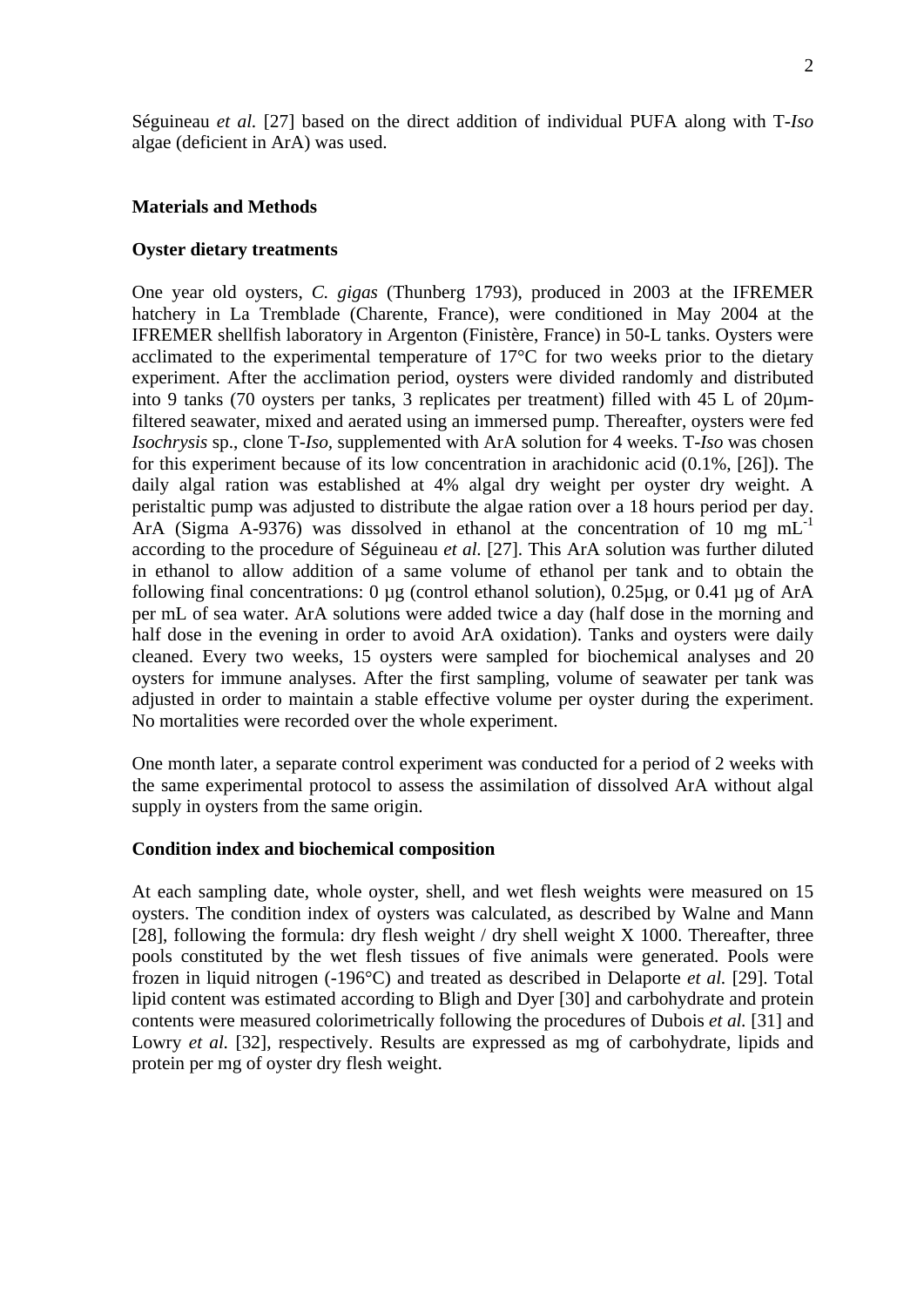### **Fatty acid analysis of oyster gills**

### *Sampling and extraction*

Gills were dissected from the same animals utilised for the hemocyte-parameter analyses. Three pools of gills from 5 animals were constituted and frozen in liquid nitrogen at - 196°C. Pooled gill samples were ground with a Dangoumeau homogeniser, and 300 mg of the ground tissue was transferred to a tube containing 6 ml of chloroform-methanol mixture (2:1, by vol). After centrifugation, the lipid extract was transferred to a clean tube, sealed under nitrogen, and stored at -20°C.

## *Separation of polar and neutral lipid*

Neutral and polar lipids of gill lipid extracts were purified on a Silica gel micro-column according to Marty *et al.* [33] and analysed as described in Delaporte *et al.* [29]. Briefly, an aliquot of the lipid extract in chloroform/methanol was evaporated to dryness. Then, lipids were re-dissolved in a chloroform-methanol mixture (98:2, v:v) and placed on a silica gel microcolumn [30x5 mm i.d. Kieselgel, 70-230 mesh (Merck) previously heated to 450°C and deactivated with 5 wt % water]. Neutral lipids were eluted with a chloroform-methanol mixture (98:2, v:v), and the polar lipids were eluted separately with methanol. After transesterification of the neutral and polar lipid extracts from gills by 10% w:w boron trifluoride/methanol (Metcalfe and Schmitz, 1961), fatty acid methyl esters (FAME) were analysed in a gas chromatograph equipped with an on-column injector, a DB-Wax (30 m x 0.25 mm, 0.25 µm film thickness) capillary column, and a flame ionization detector. Hydrogen was used as the carrier gas. The fatty acids were identified by comparing their retention times with those of standards and confirmed by gas liquid chromatograph-mass spectrometry (GC-MS).

Fatty acid composition of gills was expressed as weight percentage of the total fatty acids of each lipid fraction. Total fatty acid content (neutral + polar lipids) per gill sample was expressed as µg of FAs per mg of gill wet weight.

As polar lipids generally provide a good approximation of cell membrane lipids and are the dominant lipids in hemocyte and gill tissues [26, 29, 34], only fatty acid composition values of the polar lipid fraction of gill lipid extracts were presented in this study to simplify the presentation of fatty acid data.

### **Measurements of immunological parameters by flow cytometry**

Measurements of hemocyte types, numbers, and functions were performed on a FACScalibur flow cytometer (B-D Biosciences, San Jose, CA, USA) equipped with a 488 nm argon laser. Hemolymph sampling and hemocyte parameter measurements are described below. For each assay, samples were filtered through a 80µm mesh prior to flow cytometer analysis in order to eliminate large debris (> 80 µm)**.**

### *Hemolymph sampling*

Hemolymph was withdrawn from individual oysters using a 1 mL plastic syringe fitted with a 25-gauge needle via a notch adjacent to the adductor muscle created just prior the bleeding. All hemolymph samples were examined microscopically for contamination (e.g., oocytes, sperm, algae) and stored individually in micro-tubes at  $0^{\circ}$ C. Three pools of five individual samples were used for the following immunological assays.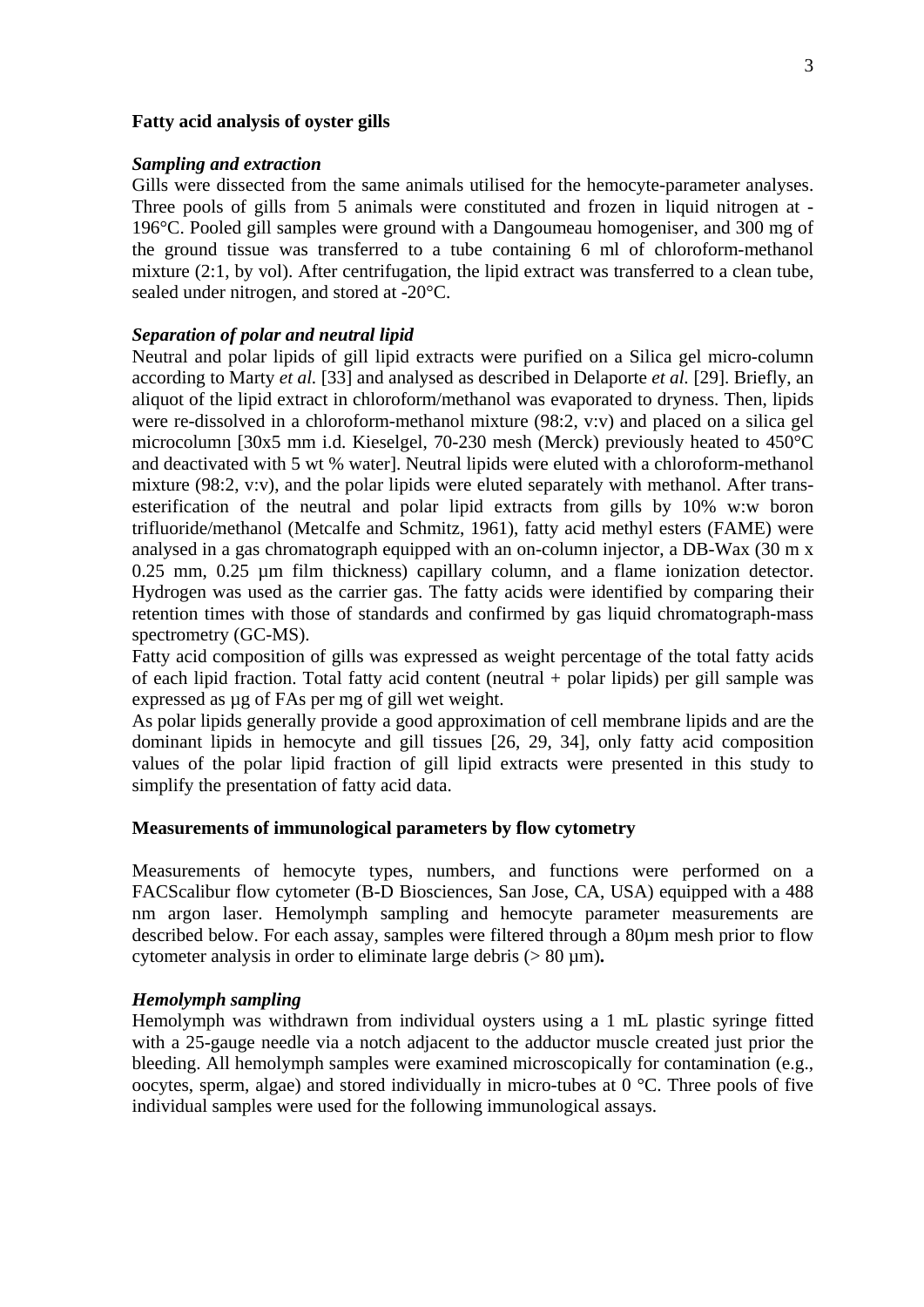## *Hemocyte viability, total hemocyte and sub-population concentrations*

An aliquot of 100 µL of pooled hemolymph was transferred into a tube containing a mixture of 200 µL anti-aggregant solution for hemocytes (AASH) and 100 µL filtered sterile seawater (FSSW). AASH was prepared according to Auffret and Oubella [35]. Hemocyte DNA was stained with two fluorescent DNA/RNA specific dyes, SYBR Green I (final concentration 10X) and propidium iodide (PI, final concentration of 20  $\mu$ g.mL<sup>-1</sup>), in darkness at room temperature for 60 minutes before flow-cytometric analysis. SYBR Green I permeates both dead and live cells, while PI permeates only through membranes of dead cells. SYBR Green fluorescence was measured at 500-530 nm (green) by flow cytometry while PI fluorescence was detected at 550-600 nm (red). Thus, by counting the cells stained by PI and cells stained by SYBR Green, it was possible to estimate the percentage of viable cells in each sample.

All SYBR Green I stained cells were plotted on a FSC (size) - SSC (granularity) cytogram allowing identification of hemocyte sub-populations. Three sub-populations were distinguished according to their size and granularity and termed granulocytes (high FSC and high SSC), hyalinocytes (high FSC and low SSC) and small agranulocytes (low FSC and low SSC). Total and differential hemocyte concentrations are expressed as number of cells per mL.

### **Phagocytosis assay**

An aliquot of 100 µL pooled hemolymph, diluted with 100 µl of FSSW, was mixed with 30 µL of YG 2.0 µm fluoresbrite microspheres, diluted to 2% in FSSW (Polysciences, Eppelheim, Germany). After 120 minutes of incubation at 18°C, hemocytes were fixed with 230  $\mu$ L of a 6% formalin solution and analysed at 500-530 nm by flow cytometry to detect cells containing fluorescent beads. The percentage of phagocytic cells was estimated by the percentage of hemocytes that had engulfed three beads and more according to Delaporte *et al.* [26].

## *Adhesion capacity*

The adhesive capacity of *C. gigas* hemocytes was assessed by modifying the procedure of Choquet *et al.* [36]. In the present study, live pathogenic bacteria were replaced by the extra-cellular products (ECP) of the *Vibrio aestuarianus*, previously demonstrated to inhibit adhesive capacity of *C. gigas* hemocytes [37]. Two sub-samples of each hemolymph pool were distributed (100 µL per well) in 24-well microplates. An aliquot of 100 µL FSSW was added to the first sub-sample as a control and 100 µL ECP suspension to the second (30 $\mu$ g protein mL<sup>-1</sup> final concentration). After three hours of incubation, the supernatant containing cells not adhering was transferred into a flow cytometer tube and fixed by addition of 200 µL of a 6% formalin solution. After 30 minutes of incubation with SYBR Green I, cell concentration was then evaluated as described above. Since the hemocyte adhesive capacity was measured with or without addition of ECP of *Vibrio aestuarianus*, results are expressed as the percentage of adhering hemocytes relatively to the initial total hemocyte concentration of the tested pool prior to incubation with or without ECP.

## *Reactive oxygen species (ROS) production*

Measurement of the ROS production of hemocytes was assayed by modifying the procedure of Lambert *et al.* [38] using 2'7'-dichlorofluorescein diacetate (DCFH-DA). For this assay, two aliquots of 100  $\mu$ L of hemolymph were diluted with 300  $\mu$ L of FSSW in two flow cytometer tubes. In one of the tubes, 4µL of diphenylene iodonium chloride (DPI, 5µM final concentration), an NADPH-oxidase and NO-synthase inhibitor, was added.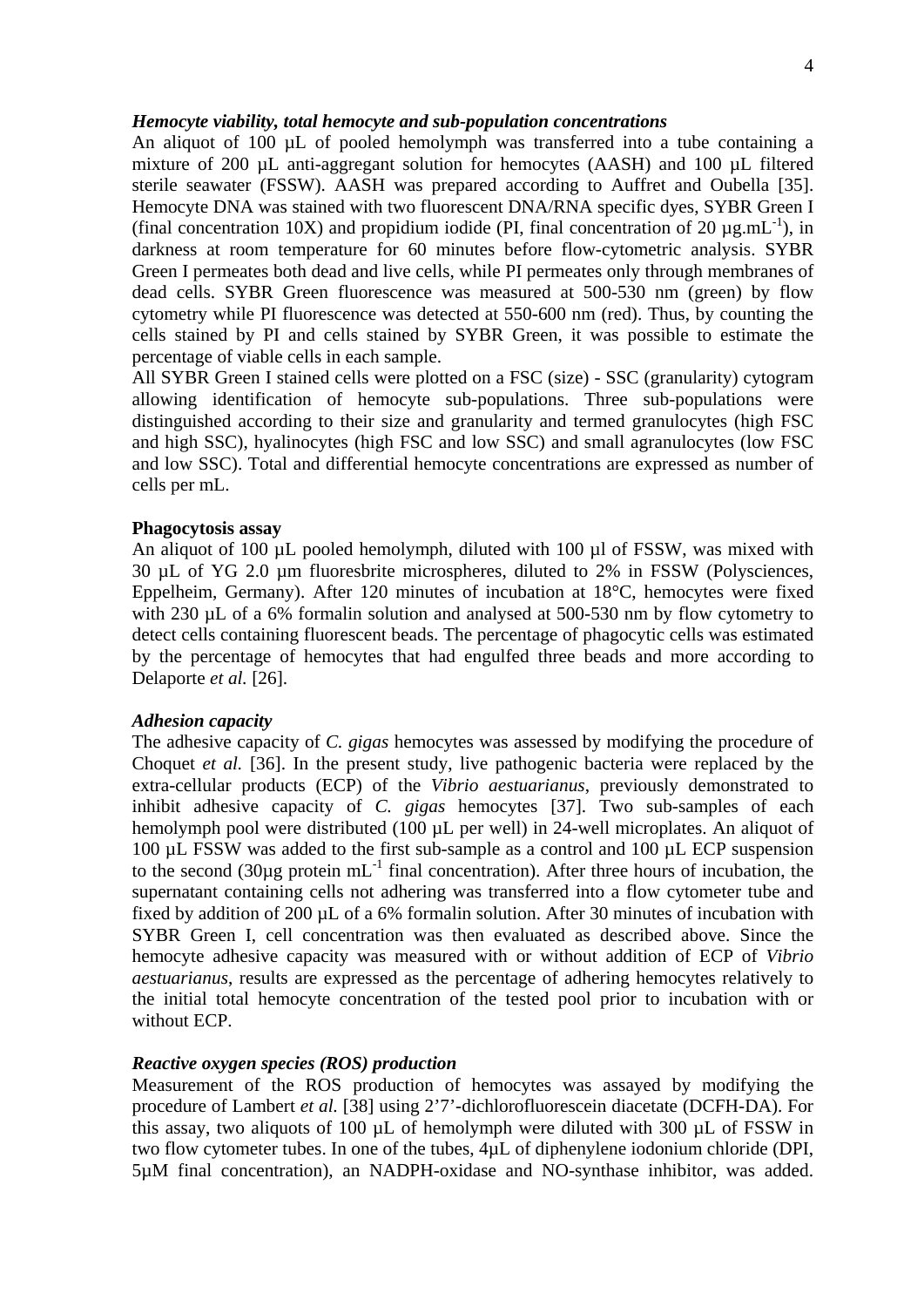Subsequently, DCFH-DA (final concentration of 0.01 mM) was added to each tube previously maintained on ice, and tubes were incubated at 18°C for 120 minutes. After the incubation period, DCF fluorescence, quantitatively related to intra-cellular ROS production by hemocytes, was measured at 500-530 nm by flow cytometry. Results are expressed as the mean fluorescence (in arbitrary units) detected in hemocyte subpopulations maintained in FSSW (basal ROS production) and after addition of DPI (inhibited ROS production).

## **Statistical analysis**

One or two way analysis of variance (1-way or 2-way ANOVA) were performed for each biochemical and hemocyte parameter using STATGRAPHICS Plus 5.1 statistical software (Manugistics, Inc., Rockville, MD, USA), to test the arachidonic acid dose effect and the time effect after 2 and 4 weeks of conditioning. Percentage data were transformed (arcsin of the square root) before ANOVA or MANOVA, but are presented in figures and tables as untransformed percentage values.

## **Results**

## **Condition index and Biochemical composition**

No significant differences between dietary treatments were observed for oyster condition index, oyster tissue dry weight (DW) and carbohydrate, protein and lipid contents over the whole experiment (Table 1, 2-way ANOVA, p>0.05). However it can be noted that oyster tissue DW and carbohydrate content were lower at the end of the experiment than initially. Meanwhile, total lipid contents of oysters increased from 0.087 mg/mg DW initially to an average of 0.110 mg/mg DW at the end of the experiment (2-way ANOVA,  $p<0.001$ ). Protein content of oysters was stable during the whole experiment.

## **Fatty acid composition of gill polar lipids**

### *Impact of the dietary conditioning with with ArA-supplemented T-Iso*

Feeding oysters with T-*Iso* alone (without ArA supplementation) resulted in an enrichment of gill polar lipids with 18:1n-7, 18:1n-9, 18:2n-6, 18:3n-3, 18:4n-3, 22:6n-3, and a decrease in 20:5n-3 (Table 2). Similar changes were observed in gill polar lipids of oysters fed ArA-supplemented T-*Iso* (Table 2), but ArA supplementation greatly increased the 20:4n-6 percentage of gill polar lipids as early as 2 weeks into the dietary conditioning period (Table 2, Figure 1). At the end of the experiment, percentages of 20:4n-6 reached 15.3% and 19.7% in gill polar lipid of oysters fed, respectively, T-*Iso* supplemented with 0.25 and 0.41 µg mL-1 of ArA solution while it stayed at 6.2% in those fed T-*Iso* alone. This high increase in 20:4n-6 also led to a significant decrease in 20:5n-3 and 22:6n-3, a significant increase of total n-6 fatty acid contents in gill polar lipids, and consequently a decrease in the n-3/n-6 ratio and 20:5n-3/20:4n-6 ratio. However, the proportions of the different fatty acid classes (SAFA, MUFA, PUFA) were not affected by the dietary conditioning.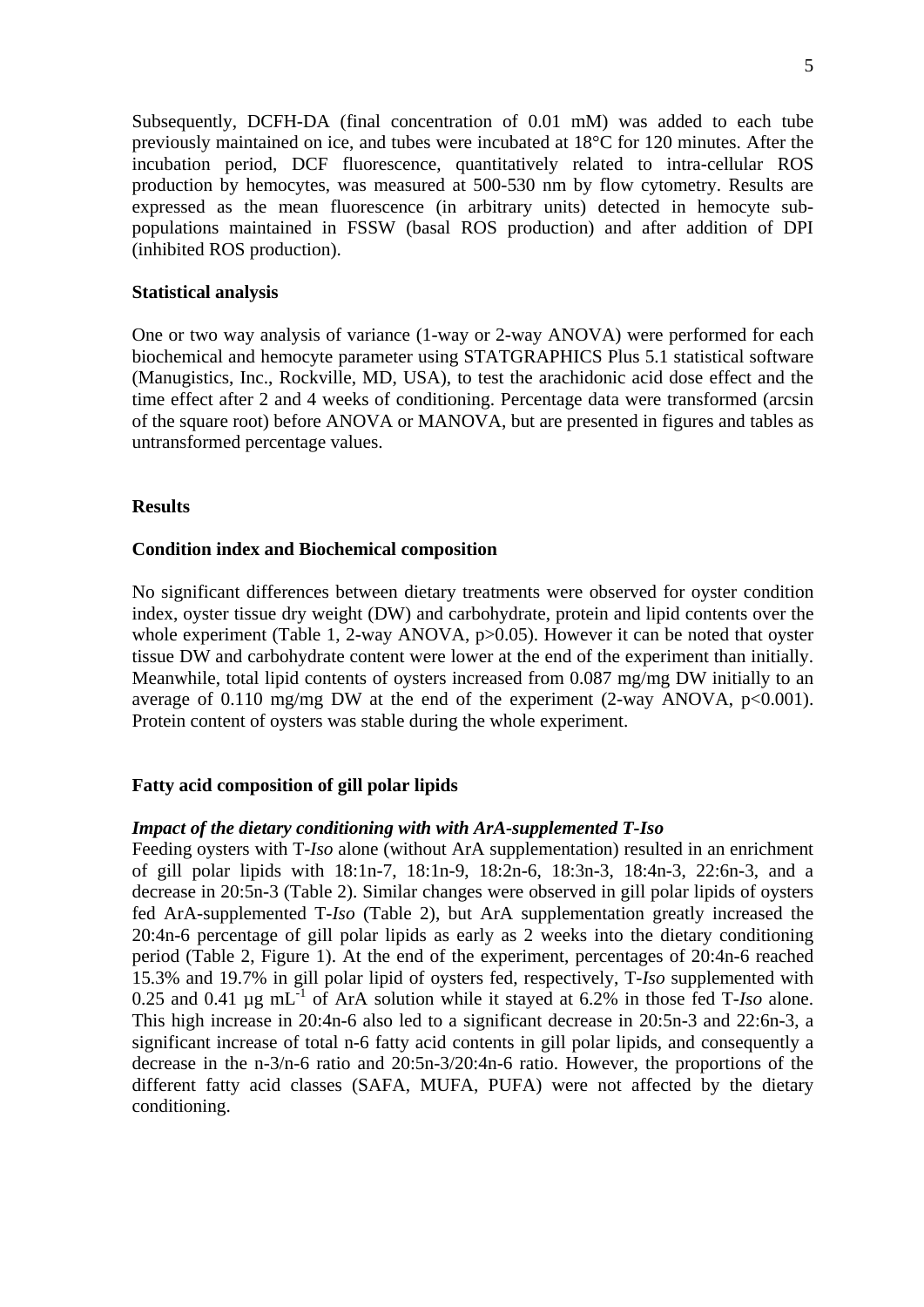## *Impact of conditioning with ArA solution and without algae (control experiment)*

The fatty acid composition of gill polar lipids was also greatly affected by 2 weeks of ArA dietary conditioning with 0.25 and 0.41  $\mu$ g mL<sup>-1</sup> of ArA without algae supplementation (Table 3). The percentage of 20:4n-6 of gill polar lipids increased two fold after 2 weeks with ArA supplementation and reached 11.3 and 12.1% in oysters fed 0.25 and 0.41  $\mu$ g  $mL^{-1}$ , respectively. However, no dose effect was recorded. Similarly but at a lesser extent than in the experiment with algae, feeding oysters with 0.25 and 0.41  $\mu$ g mL<sup>-1</sup> also resulted in a significant decrease of 22:6n-3, a significant increase of total n-6 fatty acids (from 9.8 to 14.5 and 15.5% respectively) in gill polar lipids, and a significant decrease in n-3/n-6 ratio (from 4.0 to 2.2 and 2.4 respectively) and 20:5n-3/20:4n-6 ratio (from 1.7 to 0.9 and 1.0).

## **Hemocyte parameters**

### *Hemocyte viability and concentrations*

Hemocyte viability was high and similar for oysters fed T-*Iso* supplemented with 0.0, 0.25 and 0.41 ArA  $\mu$ g mL<sup>-1</sup> (Table 4).

During the experiment, the total hemocyte (including granulocytes, hyalinocytes and agranulocytes) tended to increase in oysters fed T-*Iso* supplemented with ArA solutions (1 way ANOVA, p>0.05). When hemocyte subpopulations were evaluated, it was apparent that granulocyte and hyalinocyte concentrations of oysters fed T-*Iso* supplemented with 0.25 and 0.41 µg mL-1 of ArA solutions tended to be higher than those of oysters fed T-*Iso*  alone (Table 4).

## *Percentage of phagocytic hemocytes*

After 2 weeks of experimental feeding, the percentage of phagocytic hemocytes from oysters fed T-*Iso* supplemented with ArA solutions was significantly higher than for oysters fed T-*Iso* alone (Figure 2, 1-way ANOVA, p<0.05); however, was not different anymore from control animals after 4 weeks of dietary conditioning (1-way ANOVA,  $p > 0.05$ ).

### *Adhesive capacity*

After 2 and 4 weeks of dietary conditioning, no change in adhesive capacity of hemocytes incubated with FSSW could be seen among the three treatment groups (average of 93% of adhering cells during the whole experiment, data not shown). However, hemocytes of oysters fed T-*Iso* alone showed a greater reduction in adhesion in response to ECP than did oysters fed T-*Iso* supplemented with ArA solutions, but this was not statistically significant (Figure 3).

## *Reactive oxygen species (ROS) production*

ROS production by granulocytes and hyalinocytes are presented in Figure 4. A significant dietary effect was observed for the basal ROS production of each hemocyte sub-population after 4 weeks of dietary conditioning  $(1-way ANOVA, p<0.05)$ . Granulocytes and hyalinocytes of oysters fed T-*Iso* supplemented with ArA at 0.25 and 0.41 µg mL<sup>-1</sup> generated the highest basal ROS production (average of 360 A.U.). An increase of 160 A.U. for granulocytes and hyalinocytes was observed, when compared to the values obtained with oysters fed T-*Iso* alone (average of 198 A.U.). Moreover, the basal ROS production increased continuously between the initial sampling and the end of the experiment for hemocytes of oysters fed T-*Iso* supplemented with ArA solutions, while those of oysters fed T-*Iso* alone remained quite stable.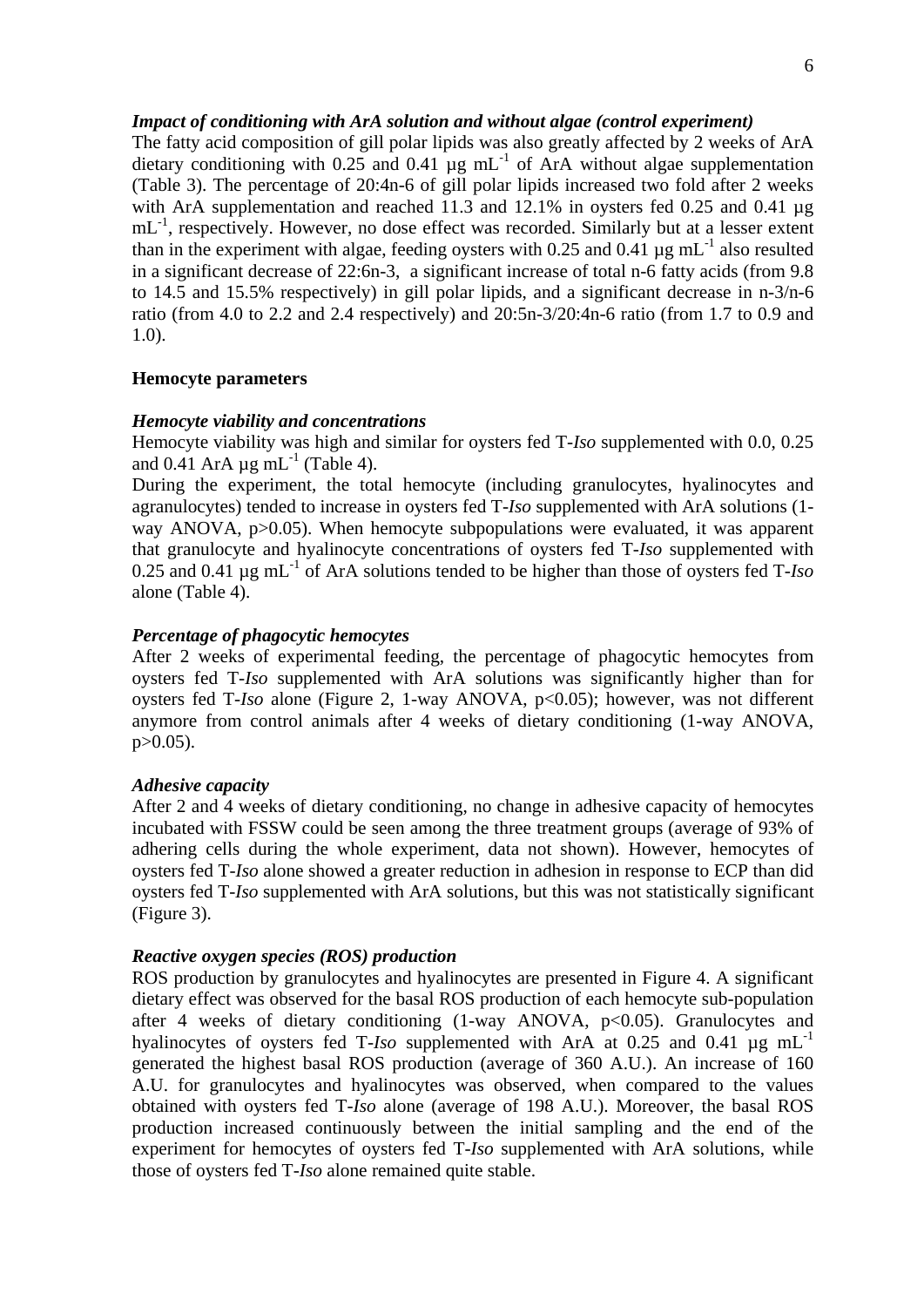Regarding ROS production after DPI incubation, an inhibition of ROS production was observed for both hemocyte sub-populations with an average of 64.5 and 56 A.U. of DCF fluorescence measured during the whole experiment in granulocytes and hyalinocytes, respectively. No dietary treatment effect was detected for each hemocyte sub-population when incubated with DPI (2-way ANOVA, p>0.05).

## **Discussion**

### **Impact of the dietary conditioning on gill fatty acid composition**

Changes measured in the fatty acid composition of hemocyte membranes were shown to be closely related to those in gill membranes in dietary experiments [25]; therefore, in the present study fatty acid analyses were performed on gills rather than on hemocyte samples, which are more difficult to collect in significant amounts.

The observed changes in fatty acid composition of gill polar lipids are in agreement with other studies using T-*Iso* as a mono-specific diet [26, 39-46]. More noteworthy was the increased incorporation of ArA in gill polar lipids from 4.5% to 19.7% for oysters fed 4 weeks T-*Iso* supplemented with ArA solutions. Such ArA enrichment of polar lipids was also reported by Séguineau *et al.* [27] using the same technique of supplementation in *C. gigas* oyster spat for 5 weeks. High concentrations of ArA in bivalve phospholipids observed in the present report and in the study of Séguineau *et al.* [27] have not been previously reported in the literature, whatever the tissue, the development stages and species considered. The highest percentage of ArA in polar lipids lastly found in the literature reached 7.5% in juveniles of *C. gigas* and 10% in *Ruditapes philippinarum* [26]. Also, our results confirmed that this supplementation technique greatly increased the membrane contents of polyunsaturated fatty acids, such as ArA. Interestingly, direct ArA supplementation without algae performed in this study showed that algal feeding was not necessary to obtain good incorporation of ArA supplied in solution directly into the tanks. Indeed, increases of 40% and 44% in the ArA content in gill polar lipids were observed after 2 weeks of conditioning (from 6.8% to 11.3% and 12.2%). Thus, we can suggest, as proposed by Bunde and Fried [47], that the ArA may be directly incorporated through mantle and gill membranes without passing through the digestive system. However, it must be stressed that ArA solutions were 2-fold more efficiently incorporated when combined with the microalgae than when provided alone. The free ArA added to the rearing tank could be coated to or be incorporated by the algae favouring thus its high incorporation and assimilation in the oyster lipids.

Concomitantly to ArA incorporation, a decrease in n-3 PUFAs, especially EPA content in gills was reported during the dietary experiment resulting in a decrease in the n-3/n-6 and EPA/ArA ratio. Although effect of ArA supplementation on oyster immune parameters may primarily reflect the ArA content increase, the decrease of EPA content and n-3/n-6 ratio may also affect these parameters. Indeed, in vertebrates, changes in n-3 and n-6 composition and their ratio are well known to affect immune parameters. For example, EPA by competing with ArA for the eicosanoid production can modulate immune functions [1,2].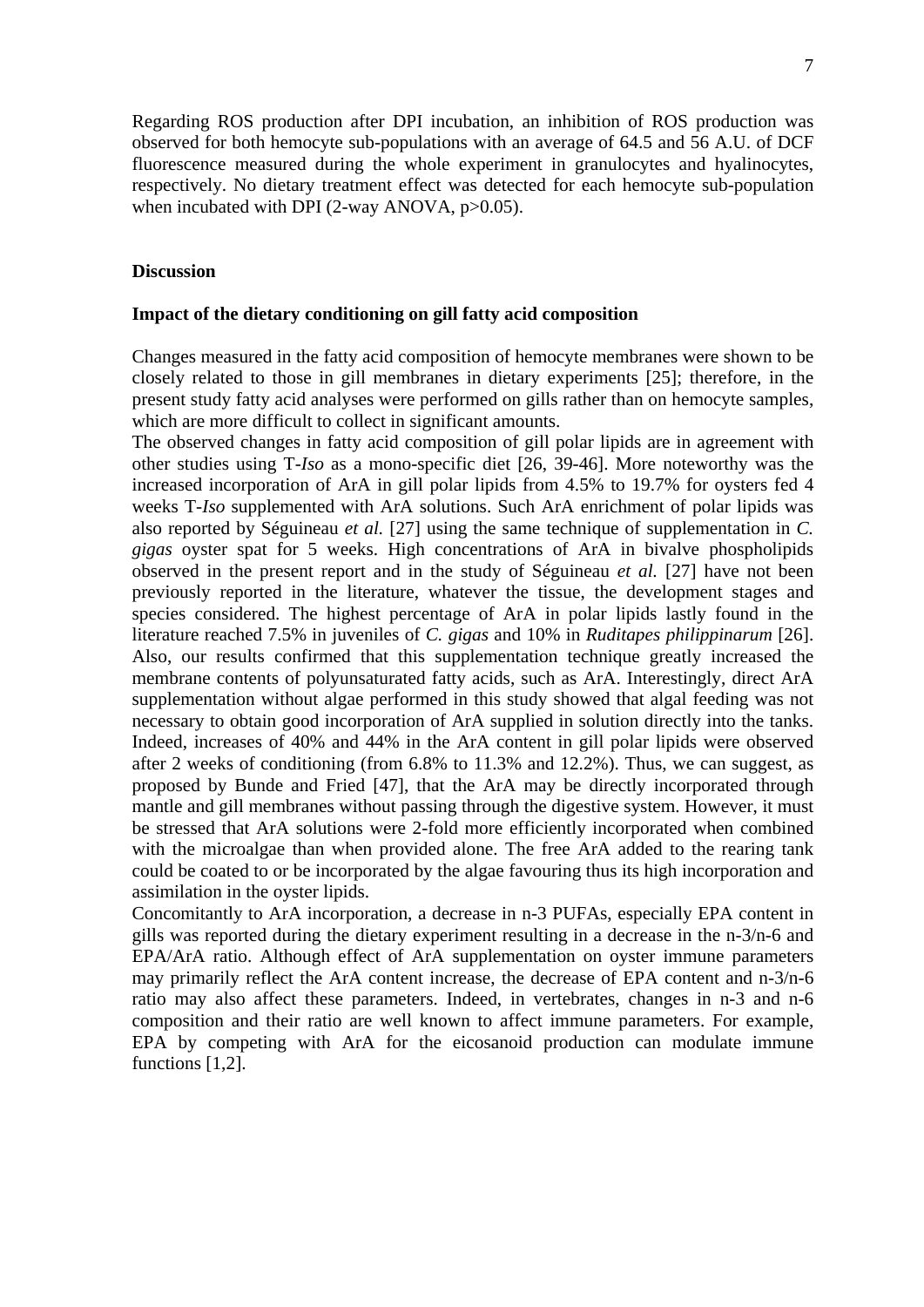### **Impact of the arachidonic acid supplementation on immune parameters**

The immune system of bivalves relies on innate defense mechanisms for its response to pathogens. The cellular component of this innate immunity is mediated by hemocytes, which are responsible for recognition, phagocytosis, and elimination of non-self particles [48-50]. For this purpose, they generate a variety of microbicidal products including reactive oxygen species.

In the present study, total and sub-population hemocyte concentrations tended to be higher for oysters fed T-*Iso* supplemented with ArA. This is in agreement with increased hemocyte concentration observed in the study of Delaporte *et al.* [26] in oysters and clams fed *Chaetoceros calcitrans*, which carried the highest amounts of ArA compared to two others algae T-*Iso* and *Tetraselmis suecica*. However, in bivalves, it is not clear whether the increase in hemocyte concentration results from production of new cells due to an ArA riched diet effect or migration of cells from deeper tissue into the circulating system. Moreover, comparison of our results with vertebrate immune cell proliferation must be done with caution since in vertebrates this process occurs through the binding of a mitogen to a receptor (adaptive response) which lead to a complex cascade of biochemical events. However, Peres *et al.* [51] demonstrated that ArA can modulate lymphocyte proliferation of rats according to the concentration of ArA used for loading macrophages and the percentage of macrophage in the co-culture of cells. Concomitantly, in a review, Peters-Golden *et al.* [52] underlined that leukotrienes influence innate immune response by direct effect on leukocyte accumulation, microbial phagocytosis and killing and indirect effects mediated by elaboration of other inflammatory molecules. Consequently, although scarce references concerning eicosanoid production in bivalves exist [53-55], we proposed that changes in fatty acid composition, especially in ArA, may have affected eicosanoid metabolite production which may be implicated in the increased hemocyte concentration observed in the present study in oysters.

With regard to hemocyte functional activities, phagocytosis by hemocytes was significantly affected by the dietary treatments after 2 weeks of conditioning. At this time, the percentage of phagocytic cells of oysters fed T*-Iso* supplemented with 0.25 and 0.41 µg mL–1 of ArA was higher than that of oysters fed T-*Iso* alone. The highest percentage of phagocytic hemocytes was associated with the highest ArA content of gill polar lipids. The relationship between ArA and phagocytosis observed in this study may be also related to ArA derived eicosanoid metabolites. Indeed, Canesi *et al.* [56] demonstrated that bacterial killing of hemocytes of mussel *Mytilus edulis* was reduced by inhibitors of PLA<sub>2</sub> and cycloxygenase activities, indicating that eicosanoid production is involved in mediating the response to bacterial challenge. Moreover, ArA metabolites (i.e. prostaglandins) were demonstrated to be involved in the nodulation process of insect hemocytes, which is the predominant response to large bacterial infections and results in the formation of an overlapping sheath of hemocytes around an infection target [57-62]. Several *in vitro* studies in vertebrates also demonstrated a modulating effect of ArA in the phagocytosis process [3-8]. Meanwhile, Brock *et al.* [63] demonstrated that  $LTB<sub>4</sub>$  and  $PGE<sub>2</sub>$  are successively expressed in macrophages during a time exposition to LPS affecting the subsequent bacterial activity of macrophage when challenged with *Klebseilla pneumonia.* Therefore, changes in the percentage of phagocytic hemocytes observed over the ArA dietary experiment may be related to subtle changes in the ratio of ArA derived eicosanoids (i.e. LTB4 / PGE2) produced by hemocytes.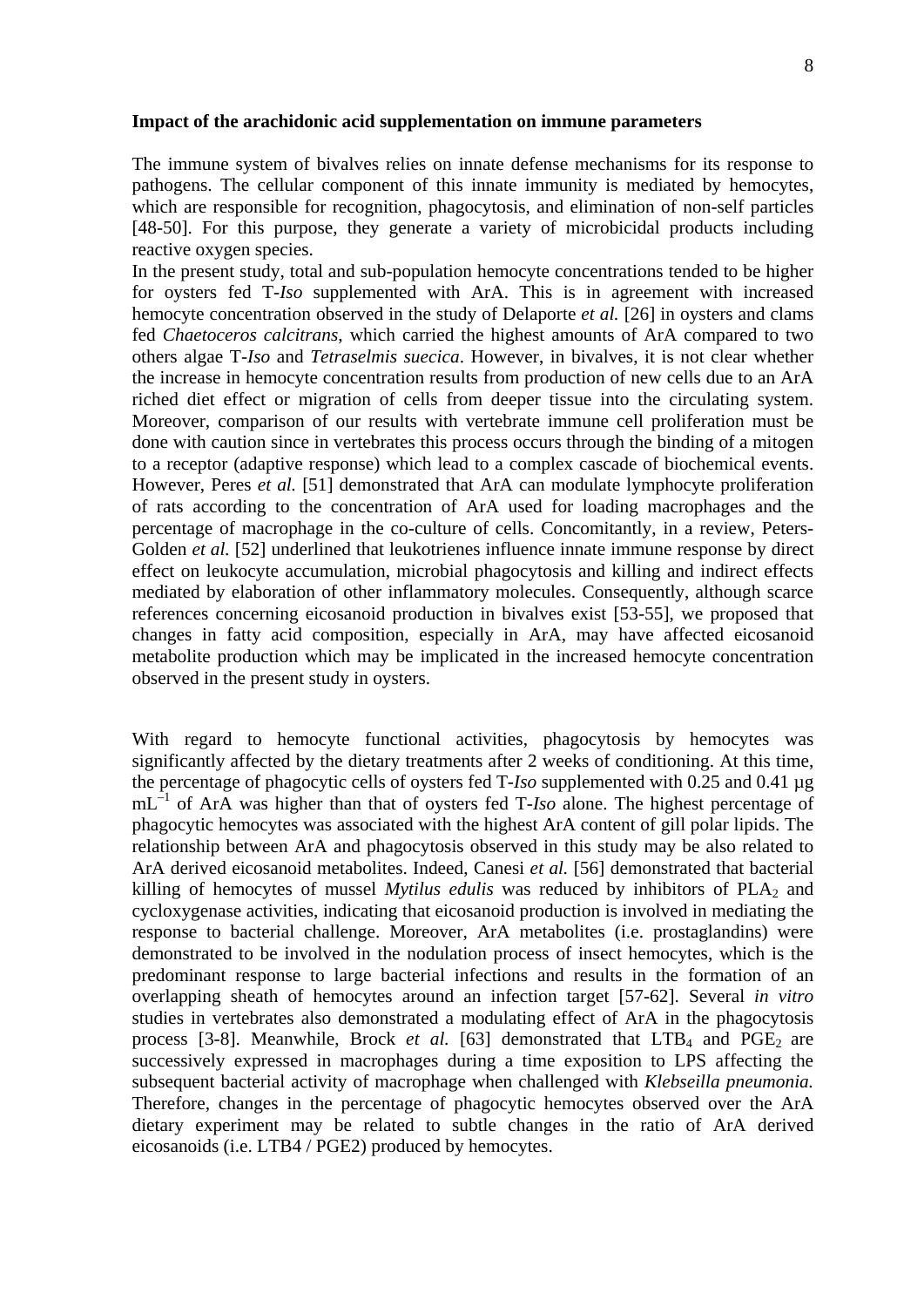Concomitantly with the increase of phagocytosis, an increase of adhesive capacity of ECP challenged hemocytes from oysters fed T-*Iso* supplemented with 0.25 and 0.41  $\mu$ g mL<sup>-1</sup> of ArA was observed. This result is similar to the study of Mandato *et al.* [58] and Miller *et al.* [64], who demonstrated that ArA metabolites are involved in the hemocyte spreading process (similar to the process involved in our adhesive assay) in insects and suggests that eicosanoid products may also be implicated in the adhesive capacity of oyster hemocytes. Interestingly, although the inhibitory effect of ECP on hemocyte adhesive capacity demonstrated by Labreuche *et al.* [37] was confirmed in this study, ArA supplementation appeared to counteract its effect.

An increase of the basal ROS production by hemocytes was observed at the end of the experiment for oysters fed T*-Iso* supplemented with ArA solutions. It is important to note that addition of diphenylene iodonium chloride (DPI), an inhibitor of the NADPH-oxidase and of the NO-synthase pathways, strongly decreased the basal ROS production from hemocytes. This allowed us to confirm that the basal ROS production was associated with NADPH-oxidase and /or NO-synthase-like activities. Also, the highest incorporation of ArA content in gill polar lipids of those oysters seemed to be associated with basal ROS production as previously observed with the *C. calcitrans* dietary conditioning [26]. In an *in vitro* study, Mazière *et al.* [65] demonstrated that human fibroblasts incubated with ArA presented higher ROS production without stimulation than control fibroblasts, but also reported an higher content of lipid peroxidation products. Also, in a review, Calder [1] noted that LTB<sub>4</sub> (produced from ArA) enhanced ROS production of vertebrate leukocytes. Thus, in our study, the enormous change in ArA content in gill polar lipids may have lead to a an overproduction of ROS by NADPH-oxidase (with or without the production of LTB4) and/or an increase of lipid peroxide products as in vertebrates.

### **Conclusion**

In conclusion, this study demonstrated that supplementation of ArA appeared to enhance hemocyte concentration, phagocytosis activity and basal ROS production, and to reduce susceptibility of hemocyte adhesive capacity to *Vibrio aestuarianus*. Based on established knowledge on the role of ArA and its metabolites on immune functions in vertebrates and insects, we propose that ArA and/or its metabolites may be also important in immune responses of oysters. However, additional studies are needed and the use of inhibitors of eicosanoid synthesis should help to establish the involvement of these ArA metabolites in oyster immune parameters. Finally, as the level of ArA reported in gill polar lipids at the end of the dietary conditioning attained the highest level ever reported in literature, we wondered if such level of ArA was not above physiologically-normal levels in oysters. New experiments with lower doses of ArA should be done, perhaps in combination with a supply of antioxidants such as vitamin E and /or C.

### **Acknowledgements**

We are grateful to all co-workers from the Argenton hatchery for taking care of oysters during the experimental conditioning. The authors would like to thank Dr Gary H. Wikfors, NOAA Fisheries, Northeast Fisheries Center (Connecticut, USA) and Dr Fred Markham, Department of Pathology and Microbiology, University of Prince Edward Island (PEI, Canada) for their critical review and helpful advice's to improve the final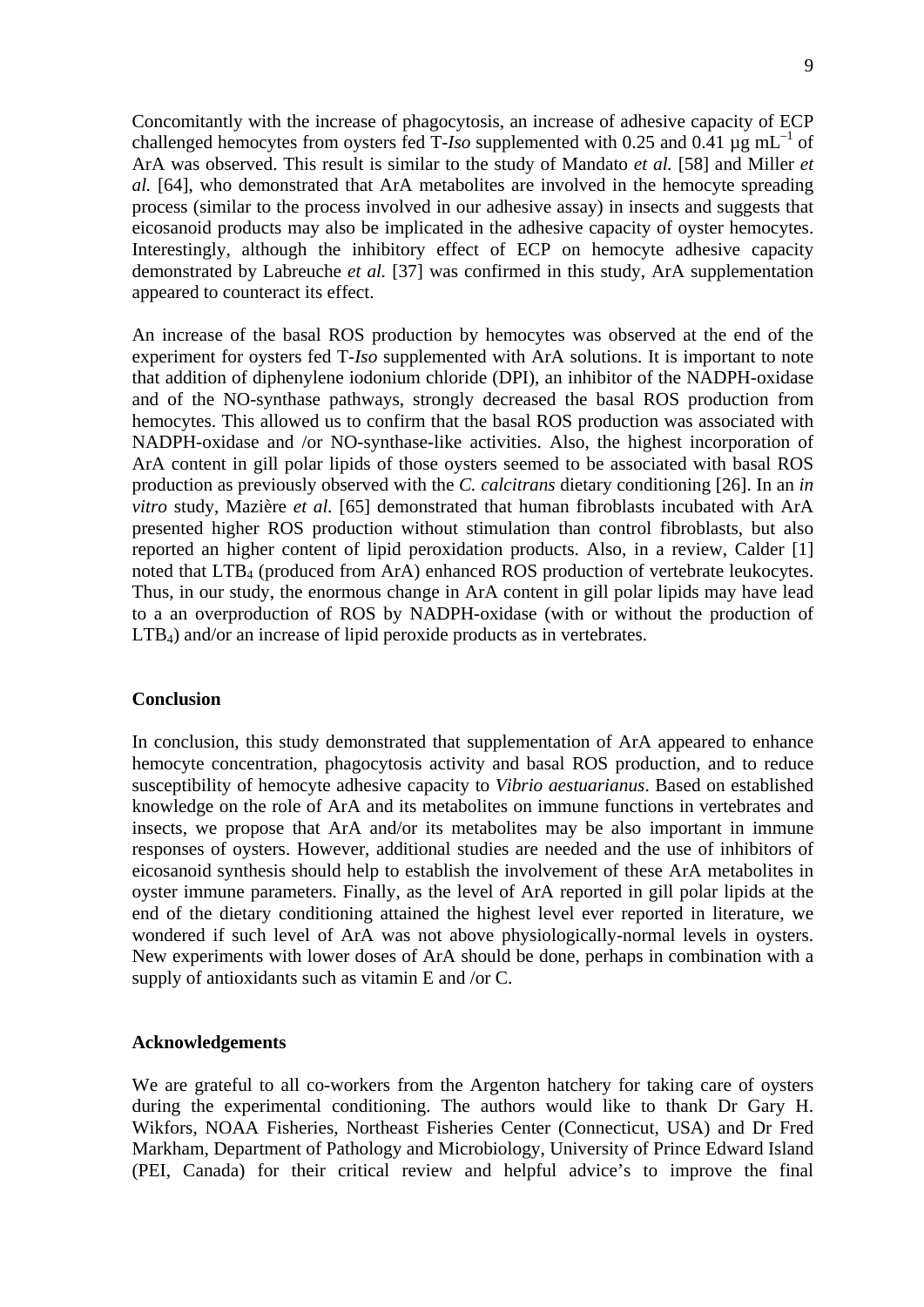manuscript. This research was a part of the MOREST project supported by a grant from IFREMER, the Région Bretagne, Région Normandie, Région Pays de Loire, Région Poitou-Charente and the Conseil Général du Calvados.

## **References**

- 1. Calder, P.C. (2001) N-3 polyunsaturated fatty acids, inflammation and immunity: pouring oil on troubled waters or another fishy tale?, *Nut*. *Res*. 21, 309-341.
- 2. Harbige, L.S. (2003) Fatty acids, the immune response, and autoimmunity: a question of n-6 essentiality and the balance between n-6 and n-3, *Lipids* 38, 323-341.
- 3. Borda, E.S., Tenenbaum, A., Sales, M.E., Rumi, L. and Sterin-Borda, L. (1998) Role of arachidonic acid metabolites in the action of a beta- adrenergic agonist on human monocyte phagocytosis, *Prostaglandins, Leukotrienes and Essential fatty acids* 58, 85- 90.
- 4. Bailie, M.B., Standiford, T.J., Laichalk, L.L., Coffey, M.J., Strieter, R. and Peters-Golden, M. (1996) Leukotriene-deficient mice manifest enhanced lethality from *Klebseilla pneumonia* in association with decreased alveolar macrophage phagocytic and bactericidal activities, *J. Immunol.* 5221-5224,
- 5. Davidson, J., Kerr, A., Guy, K. and Rotondo, D. (1998) Prostaglandin and fatty acid modulation of *Escherichia coli* O157 phagocytosis by human monocytic cells, *Immunol*. 94, 228-234.
- 6. Lloret, S. and Moreno, J.J. (1996) Role of kinases and G-proteins on arachidonate release induced by zymosan in mouse peritoneal macrophages, *Internat. J. Biochem. Cell Biol*. 28, 465-472.
- 7. Mancuso, P., Standiford, T.J., Marshall, T. and Peters-Golden, M. (1998) 5- Lipoxygenase reaction products modulate alveolae macrophage phagocytosis of *Klebsiella pneumonia*, *Infection and Immunity*. 66, 5140-5146.
- 8. Lennartz, M.R. (1999) Phospholipases and phagocytosis: the role of phospholipidderived second messengers in phagocytosis, *Internat. J. Biochem. Cell. Biol*. 31, 415- 430.
- 9. Sheldon, W.M.J. and Blazer, V.S. (1991) Influence of dietary lipid and temperature on bactericidal activity of Channel catfish macrophages, *J. Aqua. Animal Health*. 3, 87-93.
- 10. Fracalossi, D.M. and Lowell, R.T. (1994) Dietary lipid sources influence responses of channel catfish (*Ictalurus punctatus*) to challenge with the pathogen *Edwardsiella ictaluri*, *Aquaculture*. 98, 363-379.
- 11. Kiron, V., Fuduka, H., Takeushi, T. and Watanabe, T. (1995) Essential fatty acids nutrition and defense in rainbow trout *Oncorhynchus mykiss*, *Comp. Biochem. Physiol*. 111 A, 361-367.
- 12. Lingenfelser, J.T., Blazer, V.S. and Gay, J. (1995) Influence of fish oils in production catfish feeds on slected disease resistance factors, *J. Applied Aquaculture*. 5(2), 37-48.
- 13. Lin, Y.H. and Shiau, S.Y. (2003) Dietary lipid requirement of grouper, *Epinephelus malabaricus*, and effects on immune responses, *Aquaculture*. 225, 243-250.
- 14. Thompson, K.D., Tatner, M.F. and Henderson, R.J. (1996) Effects of dietary (n-3) and (n-6) polyunsaturated fatty acid ratio on the immune response of Atlantic salmon, *Salmo salar* L., *Aquaculture Nut*. 2, 21-31.
- 15. Wu, F.C., Ting, Y.Y. and Chen, H.Y. (2003) Dietary docosahexaenoic acid is more optimal than eicosapentaenoic acid affecting the level of cellular defence responses of the juvenile grouper *Epinephelus malabaricus*, *Fish Shellfish Immunol*. 14, 223-238.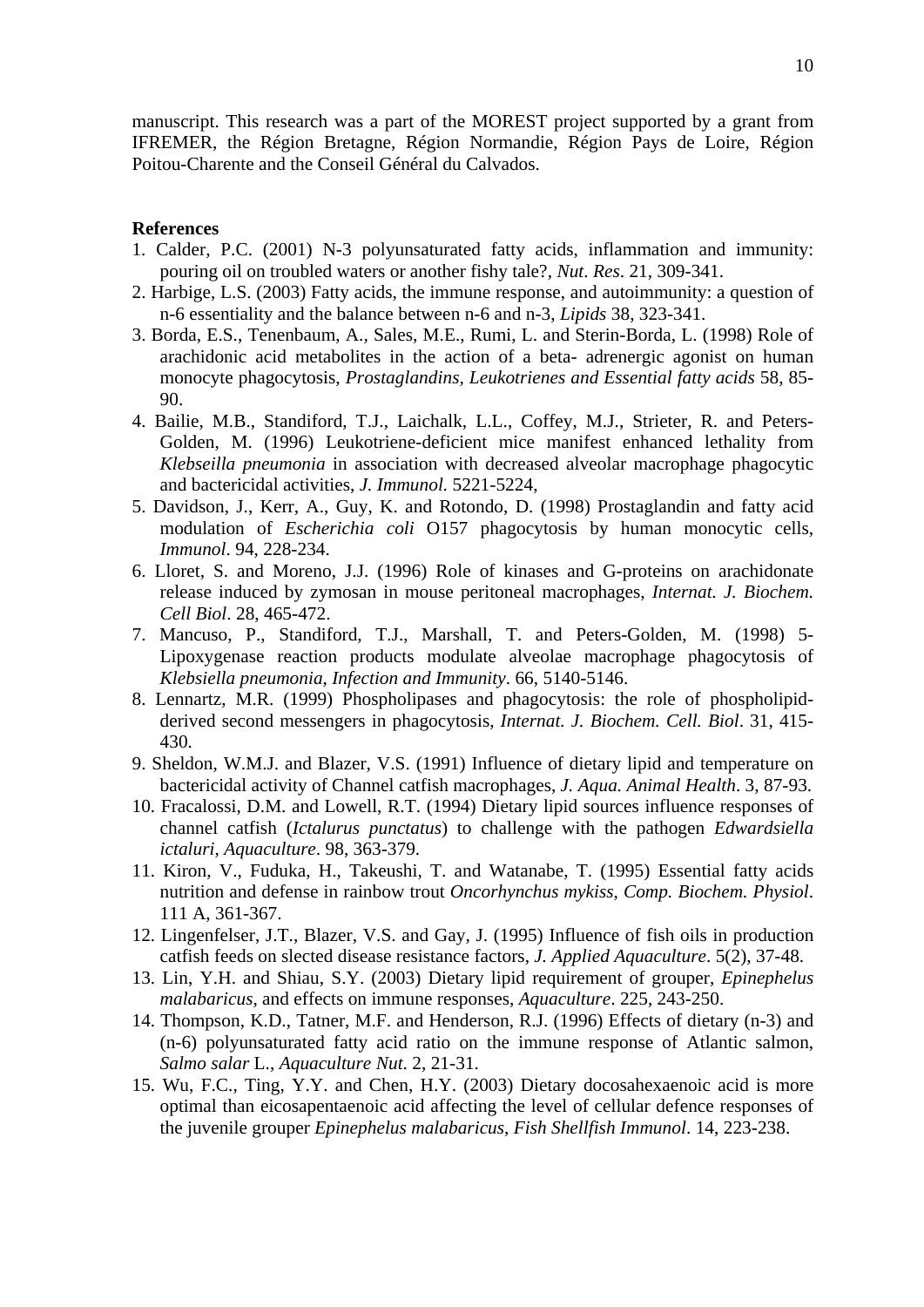- 16. Tafalla, C., Figueras, A. and Novoa, B. (2002) Possible role of LTB4 in the antiviral activity of turbot (*Scophthalmus maximus*) leukocyte-derived supernatants against viral hemorrhagic septicemia virus (VHSV), *Develop. Comp. Immunol*. 26, 283-293.
- 17. Wikfors, G.H., Patterson, G.W., Ghosh, P., Lewin, R.A., Smith, B.C. and Alix, J.H. (1996) Growth of post-set oysters, *Crassostrea virginica*, on high-lipid strains of algal flagellates *Tetraselmis spp.*, *Aquaculture*. 143, 411-419.
- 18. Brown, M.R., McCausland, M.A. and Kowalski, K. (1998) The nutritional value of four Australian microalgal strains fed to Pacific oyster *Crassostrea gigas* spat, *Aquaculture*. 165, 281-293.
- 19. Knauer, J. and Southgate, P.C. (1997) Growth and fatty acid composition of Pacific oyster (*Crassostrea gigas*) spat fed a spray-dried freshwater microalga (*Spongiococcum excentricum*) and microencapsulated lipids, *Aquaculture*. 154, 293- 303.
- 20. Knuckey, R.M., Brown, M.R., Barrett, S.M. and Hallegraeff, G.M. (2002) Isolation of new nanoplanktonic diatom strains and their evaluation as diets for juvenile Pacific oysters (*Crassostrea gigas*), *Aquaculture*. 211, 253-274.
- 21. McCausland, M.A., Brown, M.R., Barrett, S.M., Diemar, J.A. and Heasman, M.P. (1999) Evaluation of live microalgae and microalgal pastes as supplementary food for juvenile Pacific oysters (*Crassostrea gigas*), *Aquaculture*. 174, 323-342.
- 22. Martinez-Fernandez, E., Acosta-Salmon, H. and Rangel-Davalos, C. (2004) Ingestion and digestion of 10 species of microalgae by winged pearl oyster *Pteria sterna* (Gould, 1851) larvae, *Aquaculture*. 230, 417-423.
- 23. Hendriks, I.E., van Duren, L.A. and Herman, P.M.J. (2003) Effect of dietary polyunsaturated fatty acids on reproductive output and larval growth of bivalves, *J. Exp. Mar. Biol. Ecol*. 296, 199-213.
- 24. Hégaret, H., Wikfors, G.H., Soudant, P., Delaporte, M., Alix, J.H., Smith, B.C., Dixon, M.S., Quere, C., Le Coz, J.R. and Paillard, C. (2004) Immunological competence of eastern oysters, *Crassostrea virginica*, fed different microalgal diets and challenged with a temperature elevation, *Aquaculture*. 234, 541-560.
- 25. Delaporte, M. (2005) *Modulation des paramètres hémocytaires par la nutrition chez l'huître creuse Crassostrea gigas. Implication dans les mortalités estivales. Ph.D. Thesis,* University of Rennes 1*,* Rennes (France), pp. 421.
- 26. Delaporte, M., Soudant, P., Moal, J., Lambert, C., Quéré, C., Miner, P., Choquet, G., Paillard, C. and Samain, J.-F. (2003) Effect of a mono-specific algal diet on immune functions in two bivalves species *Crassostrea gigas* and *Ruditapes philippinarum*, *J. Exp. Biol*. 206, 3053-3064.
- 27. Séguineau, C., Soudant, P., Moal, J., Delaporte, M., Miner, P., Quéré, C. and Samain, J.F. (2005) Techniques for delivery of Arachidonic acid to Pacific oyster, *Crassostrea gigas* spat, *Lipids*. 40, 931-939.
- 28. Walne, P.R. and Mann, R. (1975) Growth and biochemical composition in *Ostrea edulis* and *Crassostrea gigas*, in *Ninth European Marine Biology Symposium* (Barnes, H., eds), 587-607.
- 29. Delaporte, M., Soudant, P., Moal, J., Kraffe, E., Marty, Y. and Samain, J.F. (2005) Incorporation and modification of dietary fatty acids in gill polar lipids by two bivalve species *Crassostrea gigas* and *Ruditapes philippinarum*, *Comp. Biochem. Physiol*. 140A, 460-470.
- 30. Bligh, E.G. and Dyer, W.J. (1959) A rapid method of total lipid extraction and purification., *Can. J. Biochem. Physiol*. 37, 911-917.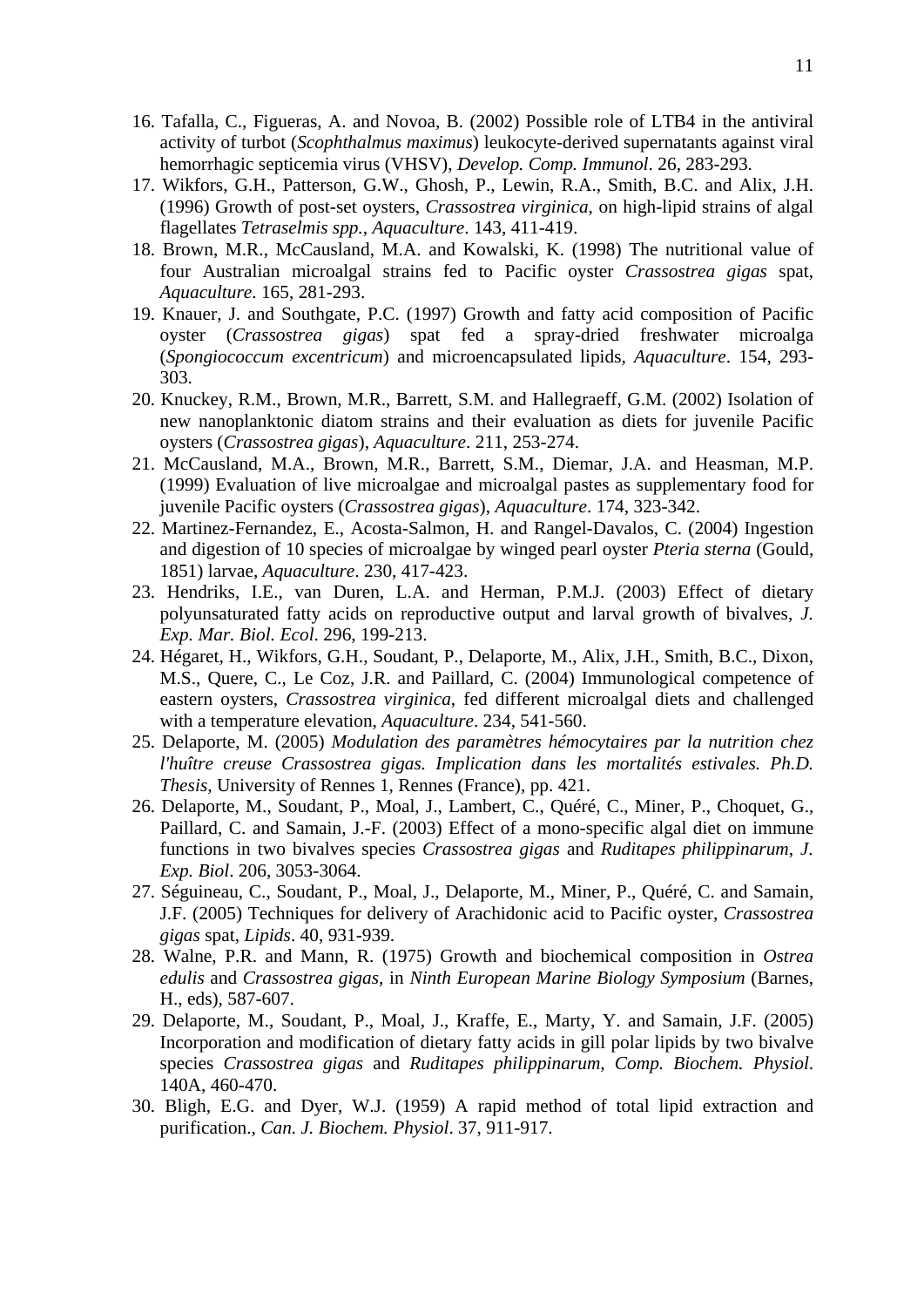- 31. Dubois, M., Gilles, K.A., Hamilton, J.K., Rebers, P.A. and Smith, F. (1956) Colorimetric method for determination of sugars and related substances, *Anal. Chem*. 28, 350-356.
- 32. Lowry, O.H., Rosebrough, N.J., Farr, A.L. and Randall, R.J. (1951) Protein measurement with the Folin phenol reagent., *J. Biol. Chem*. 265-275.
- 33. Marty, Y., Delaunay, F., Moal, J. and Samain, J.F. (1992) Change in the fatty acid composition of *Pecten maximus* (L.), *J. Exp. Mar. Biol. Ecol*. 163, 221-234.
- 34. Allen, W.V. and Conley, H. (1982) Transport of lipids in the blood of the Pacific oyster, *Crassostrea gigas* (Thunberg), *Comp. Biochem. Physiol*. 71B, 201-207.
- 35. Auffret, M. and Oubella, R., (1995) *Cytological and cytometric analysis of bivalves molluscs hemocytes*, in *Techniques in fish immunology* (Stolen, J.S., Fletcher, C., Smith, S.A., Zelikoff, J.T., Kaattari, S.L., Anderson, R.S., Soderhall, K., and Weeks-Perkins, B.A, eds.), pp. 55-64, Fair Haven: SOS Publication.
- 36. Choquet, G., Soudant, P., Lambert, C., Nicolas, J.L. and Paillard, C. (2003) Reduction of adhesion properties on *Ruditapes philippinarum* hemocytes exposed to *Vibrio tapetis*, *Dis. Aquat. Org*. 57, 109-116.
- 37. Labreuche, Y., Soudant, P., Goncalves, M., Lambert, C. and Nicolas, J.L. (2006) *In vitro e*ffects of extracellular products (ECPs) from the pathogenic *Vibrio aestuarianus*  strain 01/32 on the oyster *Crassostrea gigas* cellular immune responses, *Develop. Comp. Immunol*. 30, 367-379.
- 38. Lambert, C., Soudant, P., Choquet, G. and Paillard, C. (2003) Measurement of *Crassostrea gigas* hemocyte oxidative metabolism by flow cytometry. A tool to evaluate pathogenic *Vibrio* inhibiting capacity., *Fish Shellfish Immunol*. 15, 225-240.
- 39. Berntsson, K.M., Jonsson, P.R., Wängberg, S.A. and Carlsson, A.S. (1997) Effects of broodstock diets on fatty acid composition, survival and growth rates in larvae of the European flat oyster, *Ostrea edulis*, *Aquaculture*. 154, 139-153.
- 40. Delaunay, F., Marty, Y., Moal, J. and Samain, J.F. (1992) Growth and lipid class composition of *Pecten maximus* (L.) larvae grown under hatchery conditions, *J. Exp. Mar. Biol. Ecol*. 163, 209-219.
- 41. Langdon, C.J. and Waldock, M.J. (1981) The effect of algal and artificial diets on the growth and fatty acid composition of *Crassostrea giga*s spat., *J. Mar. Biol. Assoc. U.K.*. 61, 431-448.
- 42. Fernandez-Reiriz, M.J., Labarta, U., Albentosa, M. and Perez-camacho, A. (1998) Effect of microalgal diets and commercial wheatgerm flours on the lipid profile of *Ruditapes decussatus* spat, *Comp. Biochem. Physiol*. 124B, 369-377.
- 43. Fernandez-Reiriz, M.J., Labarta, U., Albentosa, M. and Perez-Camacho, A. (1999) Lipid profile and growth of the clam spat, *Ruditapes decussatus* (L), fed with microalgal diets and cornstarch, *Comp. Biochem. Physiol*. 124B, 309-318.
- 44. Soudant, P., Marty, Y., Moal, J., Robert, R., Quéré, C., Le Coz, J.R. and Samain, J.F. (1996) Effect of food fatty acid and sterol quality on *Pecten maximus* gonad composition and reproduction process, *Aquaculture*. 143, 361-378.
- 45. Soudant, P., Moal, J., Marty, Y. and Samain, J.F. (1997) Composition of polar lipid classes in male gonads of *Pecten maximus* (L.). Effect of nutrition, *J. Exp. Mar. Biol. Ecol*. 215, 103-114.
- 46. Soudant, P., Van Ryckeghem, K., Marty, Y., Moal, J., Samain, J.F. and Sorgeloos, P. (1999) Comparison of the lipid class and fatty acid composition between a reproductive cycle in nature and a standard hatchery conditioning of the Pacific Oyster *Crassostrea gigas*, *Comp. Biochem. Physiol*. 123B, 209-222.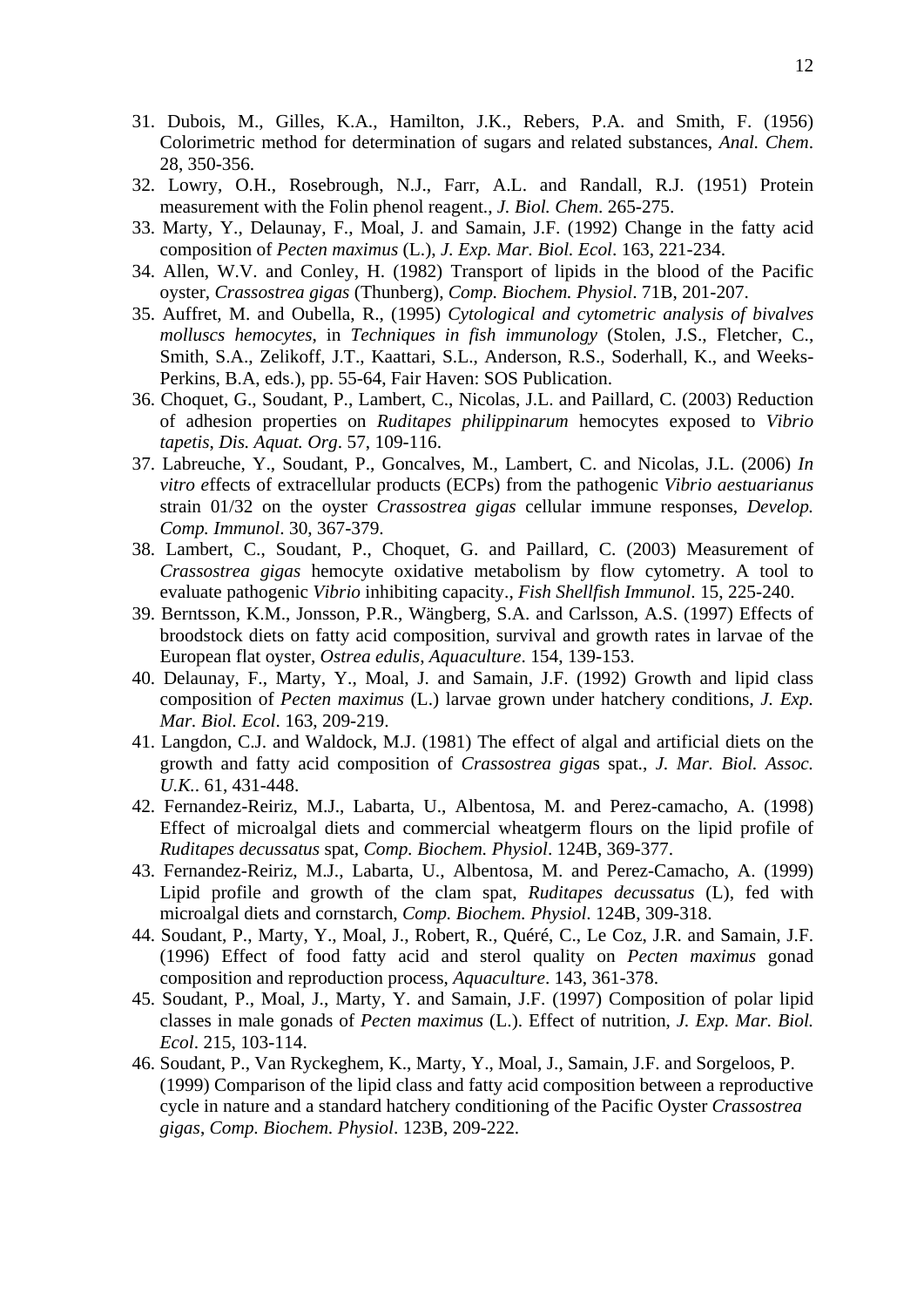- 47. Bunde, T.A. and Fried, M. (1978) The uptake of dissolved free fatty acids from seawater by a marine filter feeder, *Crassostrea virginica*, *Comp. Biochem. Physiol*. 60A, 139-144.
- 48. Cheng, T.C., (1996) *Hemocytes : forms and functions*, in *The eastern oyster Crassostrea virginica* (Newell, R.I.E., Kennedy, V.S.and Eble, A.F., eds.), pp. 299- 329, Maryland Sea Grant College.
- 49. Chu, F.L.E., (2000) *Defense Mechanims of Marine Bivalves*, in *Recent advances in marine biotechnology. Immunology and Pathology.* (Fingerman M, N., and Nagabhushanam, R., eds.), pp. 1-42, Enfield, NH, Plymouth, UK: Sciences publishers.
- 50. Pipe, R.K. (1992) Generation of reactive oxygen metabolites by the haemocytes of the mussel *Mytilus edulis*, *Develop. Comp. Immunol*. 16, 111-122.
- 51. Peres, C.M., Otton, R. and Curi, R. (2005) Modulation of lymphocyte proliferation by macrophages and macrophages loaded with arachidonic acid, *Cell Biochem. Funct*. 23, 373-381.
- 52. Peters-Golden M, C.C., Mancuso P., and Cofrey, M.J. (2004) Leukotrienes: Underappreciated mediators of innate immune responses, *J. Immunol*. 173, 589-594.
- 53. Ruggeri, B.A. and Thoroughgood, C.A. (1985) The identification of several prostaglandin moieties in *Crassostrea virginica* and *Mytilus edulis* by radioimmunoassay and high performance liquid chromatography, *Prostagland. Leukotrienes Med*. 20, 69-77.
- 54. Saintsing, D.G., Hwang, D.H. and Dietz, T.H. (1983) Production of prostaglandins E2 and F2? in the freshwater mussel *Ligumia subrostrata*: Relation to sodium transport, *J. Pharm. Exp. Ther*. 226, 455-461.
- 55. Osada, M. and Nomura, T. (1990) The levels of prostaglandins associated with the reproductive cycle of the scallop, *Patinopecten yessoensis*, *Prostaglandins*. 40, 229- 239.
- 56. Canesi, L., Scarpato, A., Betti, M., Ciacci, C., Pruzzo, C. and Gallo, G. (2002) Bacterial killing by mytilus hemocyte monolayers as a model for investigating the signaling pathways involved in mussel immune defence, *Mar. Environ. Res*. 54, 547- 551.
- 57. Dean, P., Gadsden, J.C., Richards, E.H., Edwards, J.P., Keith Charnley, A. and Reynolds, S.E. (2002) Modulation by eicosanoid biosynthesis inhibitors of immune responses by the insect Manduca sexta to the pathogenic fungus *Metarhizium anisopliae*, *J. Invertebr. Pathol*. 79, 93-101.
- 58. Mandato, C.A., Diehl-Jones, W.L., Moore, S.J. and Downer, R.G.H. (1997) The effects of eicosanoid biosynthesis inhibitors on prophenoloxidase activation, phagocytosis and cell spreading in *Galleria mellonella*, *J. Insect. Physiol*. 43, 1-8.
- 59. Stanley-Samuelson, D.W. and Pedibhotla, V.K. (1996) What can we learn from prostaglandins and related eicosanoids in insects?, *Insect Biochem. Mol. Biol*. 26, 223- 234.
- 60. Stanley-Samuelson, D.W., Pedibhotla, V.K., Rana, R.L., Rahim, N.A.A., Hoback, W.W. and Miller, J.S. (1997) Eicosanoids mediate nodulation responses to bacterial infections in larvae of the silkmoth, *Bombyx mori*, *Comp. Biochem. Physiol*. 118 A, 93- 100.
- 61. Lavine, M.D. and Strand, M.R. (2002) Insect hemocytes and their role in immunity, *Insect Biochem. Mol. Biol*. 32, 1295-1309.
- 62. Tunaz, H., Park, Y., Buyukguzel, K., Bedick, J.C., Aliza, A.R. and Stanley, D.W. (2003) Eicosanoids in insect immunity: bacterial infection stimulates hemocytic phospholipase A2 activity in Tobacco hornworms, *Arch. Insect Biochem. Physiol*. 52, 1-6.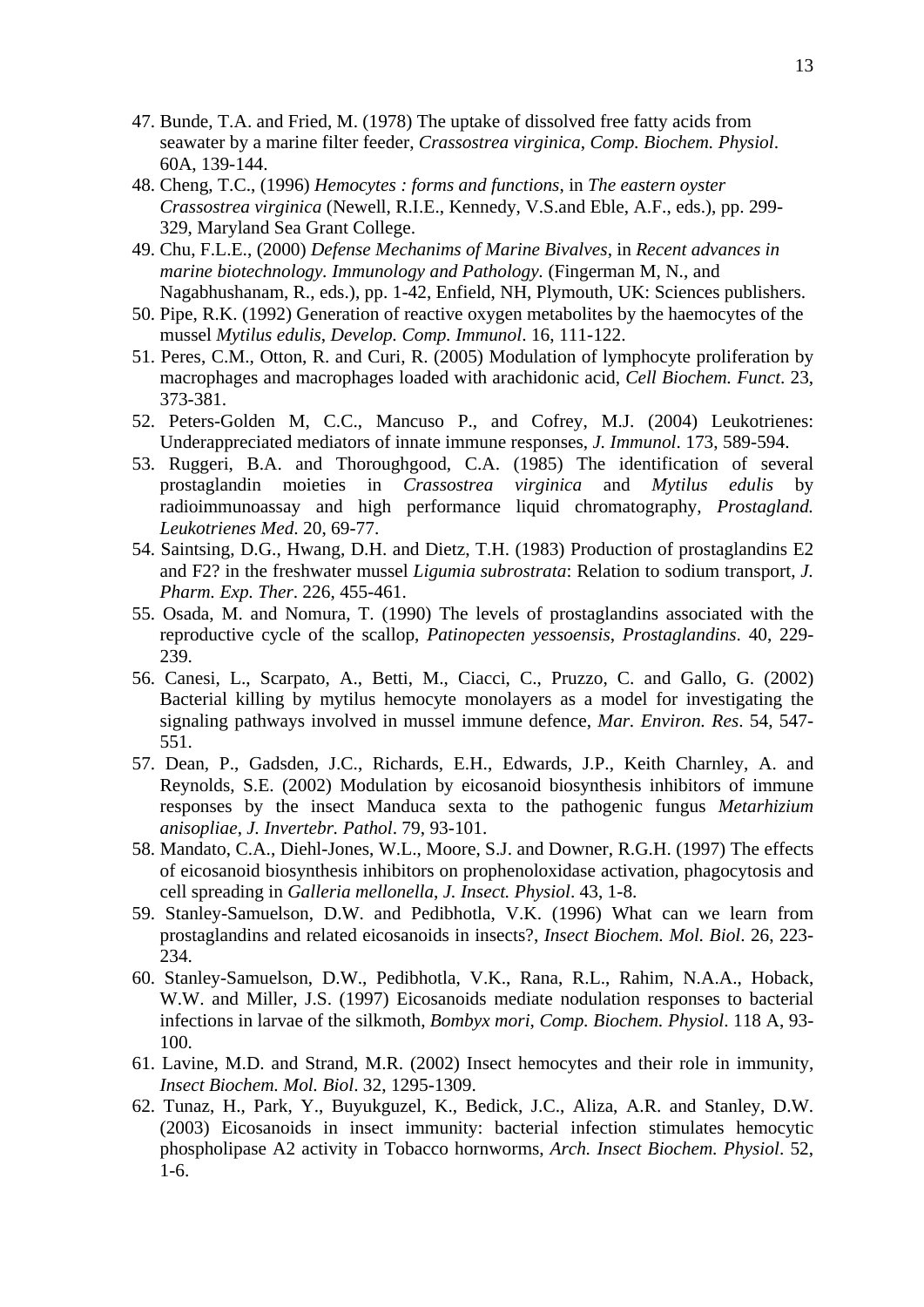- 63. Brock, T.G., McNish, R.W., Mancuso, P., Coffey, M.J. and Peters-Golden, M. (2003) Prolonged lipopolysaccharide inhibits leukotriene synthesis in peritoneal macrophages: mediation by nitric oxide and prostaglandins, *Prostaglandins and Other Lipid Mediators*. 71, 131-145.
- 64. Miller, J.S. (2005) Eicosanoids influence in vitro elongation of plasmatocytes from the tabacco hornworm, *Manduca sexta*, *Arch. Insect Biochem. Physiol*. 59, 42-51.
- 65. Mazière, C., Conte, M.A., Degonville, J., Ali, D. and Mazière, J.C. (1999) Cellular enrichment with polyunsaturated fatty acids induces an oxidative stress and activates the transcription factors AP1 and NFkB, *Biochem. Biophys. Res. Commun*. 265, 116- 122.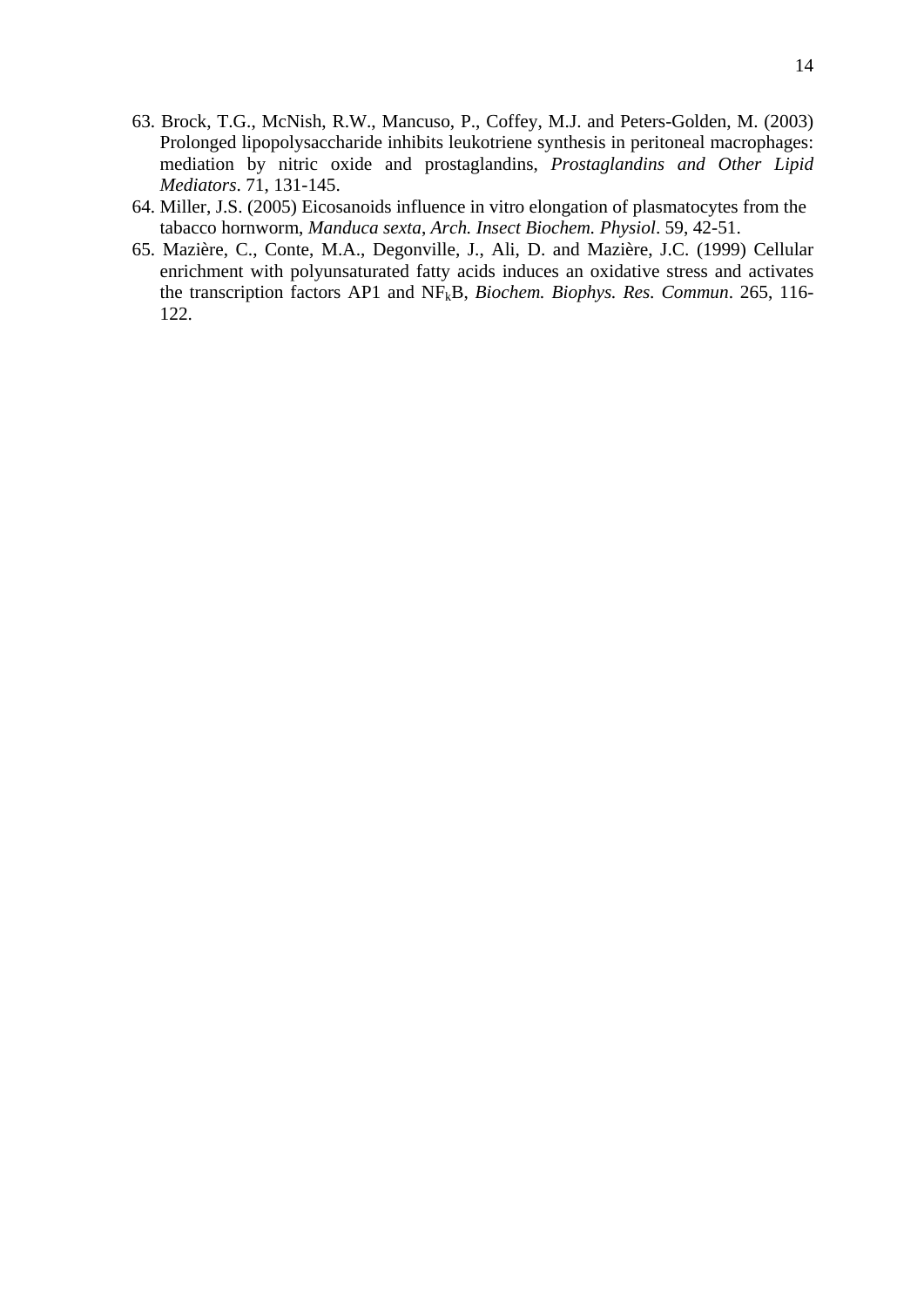Table 1: Condition index (n=15, Mean  $\pm$  SD), oyster tissue dry weight in grams (n=15, Mean  $\pm$  SD) and carbohydrate, lipid and protein contents expressed in mg per mg oyster dry weight (n=3 pools of 5 oysters, Mean ± SD) of oysters fed T-*Iso* supplemented with 0, 0.25 and 0.41 µg mL-<sup>1</sup> of ArA. Asterisks indicate significant difference with initial composition (T-test,  $p<0.05$ ).

|                                                                 | <b>Initial</b> | After 4 weeks of conditioning                  |                                                                                          |                               |  |  |  |
|-----------------------------------------------------------------|----------------|------------------------------------------------|------------------------------------------------------------------------------------------|-------------------------------|--|--|--|
|                                                                 |                |                                                | $0 \mu g$ ArA mL <sup>-1</sup> 0.25 μg ArA mL <sup>-1</sup> 0.41 μg ArA mL <sup>-1</sup> |                               |  |  |  |
| <b>Condition index</b>                                          | $4.3 \pm 0.9$  | $3.6 \pm 0.7$                                  | $3.9 \pm 0.5$                                                                            | $3.5 \pm 0.6$                 |  |  |  |
| Oyster dry weight                                               |                | $0.476 \pm 0.17$ $0.341 \pm 0.07$ <sup>*</sup> | $0.341 \pm 0.15^*$                                                                       | $0.302 \pm 0.09$ <sup>*</sup> |  |  |  |
| <b>Carbohydrate content</b> $0.205 \pm 0.02$ $0.160 \pm 0.02^*$ |                |                                                | $0.155 \pm 0.01^*$                                                                       | $0.151 \pm 0.02^*$            |  |  |  |
| Lipid content                                                   |                | $0.087 \pm 0.00$ $0.115 \pm 0.01$ <sup>*</sup> | $0.109 \pm 0.01$ <sup>*</sup>                                                            | $0.107 \pm 0.00^*$            |  |  |  |
| <b>Protein content</b>                                          |                | $0.359 \pm 0.03$ $0.403 \pm 0.01$              | $0.380 \pm 0.02$                                                                         | $0.393 \pm 0.02$              |  |  |  |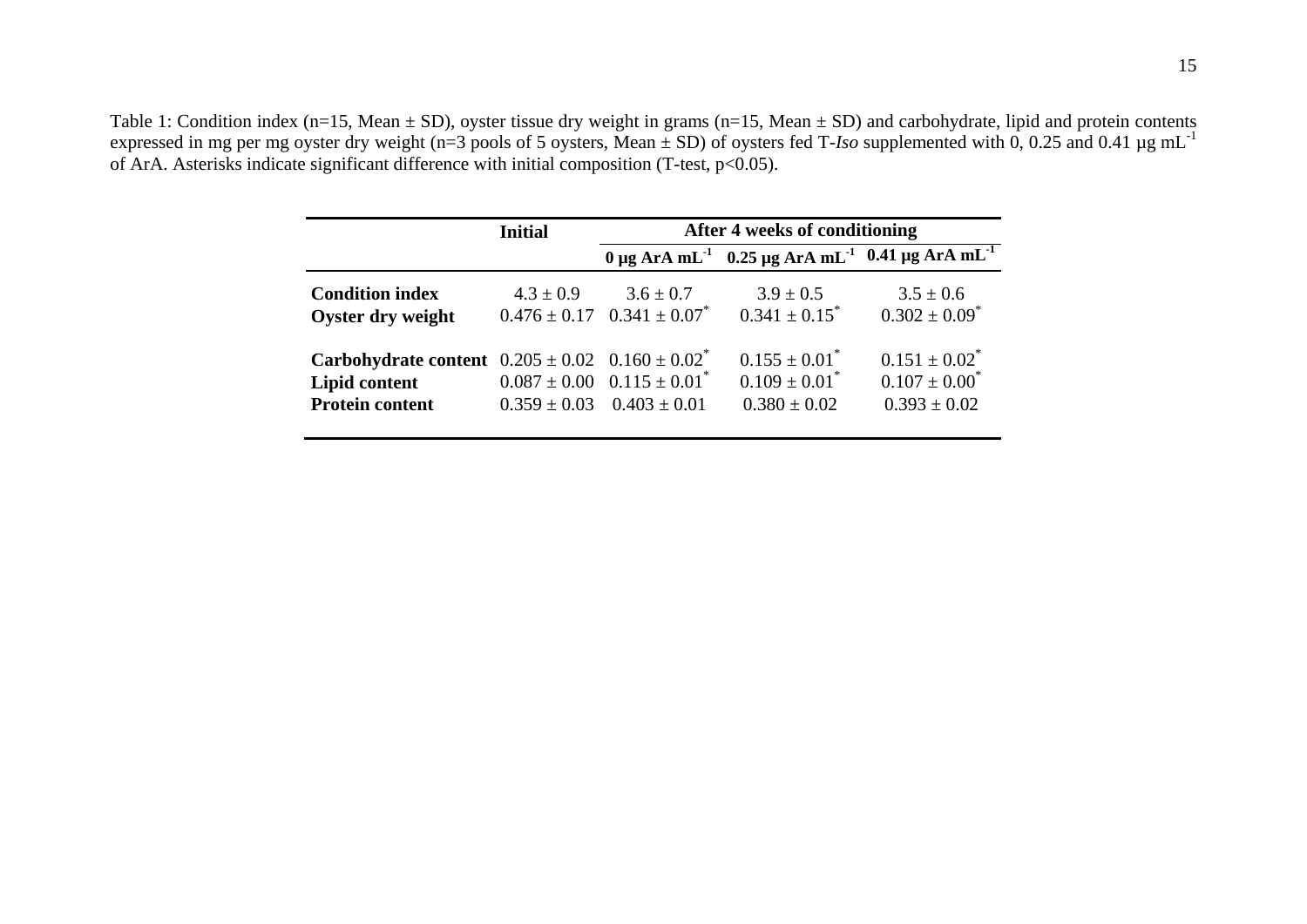Table 2: Fatty acid composition of the gill polar lipids, expressed as weight percentage of total fatty acids in the fraction, and total FAs, expressed as µg of FAs per mg of gill wet weight of *C. gigas* fed T-*Iso* supplemented 0, 0.25 and 0.41 µg mL-1 of ArA. Different lower-case letters indicate significant differences between dietary treatments (1-way ANOVA, p<0.05). Asterisks indicate significant difference with initial composition (Ttest,  $p<0.05$ ).

|                    | initial        |                          | After 2 weeks of conditioning |                              | After 4 weeks of conditioning |                         |                                                                                                                                                                                   |  |
|--------------------|----------------|--------------------------|-------------------------------|------------------------------|-------------------------------|-------------------------|-----------------------------------------------------------------------------------------------------------------------------------------------------------------------------------|--|
|                    |                |                          |                               |                              |                               |                         | $0 \mu$ g ArA mL <sup>-1</sup> 0.25 μg ArA mL <sup>-1</sup> 0.41 μg ArA mL <sup>-1</sup> $0 \mu$ g ArA mL <sup>-1</sup> 0.25 μg ArA mL <sup>-1</sup> 0.41 μg ArA mL <sup>-1</sup> |  |
| <b>Fatty acids</b> | $(N=2)$        | $(N=2)$                  | $(N=3)$                       | $(N=3)$                      | $(N=3)$                       | $(N=3)$                 | $(N=3)$                                                                                                                                                                           |  |
| 14:0               | $0.9 \pm 0.3$  | $1.2 \pm 0.0$            | $1.2 \pm 0.1$                 | $1.1 \pm 0.1$                | $1.1 \pm 0.1$                 | $0.8 \pm 0.3$           | $1.0 \pm 0.2$                                                                                                                                                                     |  |
| 16:0               | $10.5 \pm 0.5$ | $9.6 \pm 0.2^{a*}$       | $9.4 \pm 0.3^{b*}$            | $8.9 \pm 0.2^{\rm b} *$      | $9.5 \pm 0.6^{\text{a}}*$     | $8.4 \pm 0.2^{b*}$      | $8.4 \pm 0.2^{b*}$                                                                                                                                                                |  |
| 18:0               | $5.9 \pm 0.0$  | $5.0 \pm 0.2^{a*}$       | $4.4 \pm 0.2^{6*}$            | $4.8 \pm 0.1^{a*}$           | $4.8 \pm 0.4*$                | $4.9 \pm 0.3*$          | $4.9 \pm 0.2^*$                                                                                                                                                                   |  |
| $16:1n-7$          | $2.2 \pm 0.3$  | $2.0 \pm 0.1^a$          | $1.9 \pm 0.0^b$               | $1.7 \pm 0.0^{\circ*}$       | $1.8 \pm 0.1^{\text{a}}$      | $1.3 \pm 0.3^{b*}$      | $1.1 \pm 0.1^{b*}$                                                                                                                                                                |  |
| $18:1n-9$          | $1.1 \pm 0.2$  | $2.3 \pm 0.0^{a*}$       | $1.9 \pm 0.2^{\rm b}$ *       | $1.9 \pm 0.1^{b*}$           | $2.6 \pm 0.1^{a*}$            | $2.1 \pm 0.2^{b*}$      | $2.0 \pm 0.2^{b*}$                                                                                                                                                                |  |
| $18:1n-7$          | $4.1 \pm 0.2$  | $4.9 \pm 0.1*$           | $5.3 \pm 0.3*$                | $5.4 \pm 0.2*$               | $5.2 \pm 0.2^*$               | $5.3 \pm 0.7*$          | $5.5 \pm 0.1*$                                                                                                                                                                    |  |
| $20:1n-11$         | $3.1 \pm 0.1$  | $2.6 \pm 0.4$            | $2.2 \pm 0.3*$                | $2.1 \pm 0.1*$               | $2.0 \pm 0.3*$                | $2.2 \pm 0.5*$          | $1.9 \pm 0.2*$                                                                                                                                                                    |  |
| $20:1n-7$          | $6.4 \pm 0.5$  | $5.2 \pm 0.1*$           | $5.0 \pm 0.2*$                | $5.0 \pm 0.2*$               | $5.0 \pm 0.1*$                | $5.4 \pm 0.4*$          | $5.2 \pm 0.1*$                                                                                                                                                                    |  |
| $18:2n-6$          | $1.0 \pm 0.3$  | $3.5 \pm 0.1^{a*}$       | $2.7 \pm 0.2^{\rm b} *$       | $2.7 \pm 0.1^{\rm b} *$      | $4.0 \pm 0.4^{\text{a}}*$     | $2.8 \pm 0.1^{\rm b} *$ | $2.6 \pm 0.1^{\rm b} *$                                                                                                                                                           |  |
| $18:3n-3$          | $0.4 \pm 0.0$  | $0.9 \pm 0.0^{a*}$       | $0.8 \pm 0.1^{ab} *$          | $0.7 \pm 0.0^{b*}$           | $1.1 \pm 0.0^{a*}$            | $0.7 \pm 0.0^{b*}$      | $0.6 \pm 0.1^{\rm b} *$                                                                                                                                                           |  |
| $18:4n-3$          | $0.7 \pm 0.0$  | $1.3 \pm 0.0^{a*}$       | $1.0 \pm 0.0^{b*}$            | $1.0 \pm 0.0^{b*}$           | $1.4 \pm 0.0^{a*}$            | $1.1 \pm 0.1^{b*}$      | $1.0 \pm 0.1^{\rm b}$ *                                                                                                                                                           |  |
| 20:2i              | $0.6 \pm 0.0$  | $0.6 \pm 0.0^a$          | $0.4 \pm 0.1^{b*}$            | $0.3 \pm 0.0^{b*}$           | $0.4 \pm 0.0^a$               | $0.3 \pm 0.0^{b*}$      | $0.3 \pm 0.0^{b*}$                                                                                                                                                                |  |
| 20:2j              | $0.6 \pm 0.1$  | $0.6 \pm 0.0^a$          | $0.6 \pm 0.1^{\text{a}}$      | $0.4 \pm 0.1^b$              | $0.6 \pm 0.1^{\text{a}}$      | $0.3 \pm 0.1^{\rm b}$ * | $0.3 \pm 0.1^{\rm b}$ *                                                                                                                                                           |  |
| $20:2n-6$          | $0.3 \pm 0.2$  | $0.7 \pm 0.0*$           | $0.8 \pm 0.1*$                | $0.7 \pm 0.1*$               | $1.1 \pm 0.2^*$               | $1.2 \pm 0.1*$          | $1.1 \pm 0.1*$                                                                                                                                                                    |  |
| $20:3n-6$          | $0.1 \pm 0.0$  | $0.2 \pm 0.0$            | $0.2 \pm 0.0$                 | $0.2 \pm 0.0$                | $0.3 \pm 0.0^*$               | $0.3 \pm 0.0^*$         | $0.3 \pm 0.0^*$                                                                                                                                                                   |  |
| $20:4n-6$          | $3.7 \pm 0.1$  | $3.7 \pm 0.1^{\text{a}}$ | $12.2 \pm 1.4^{\text{b}}*$    | $14.2 \pm 0.3$ <sup>c*</sup> | $6.2 \pm 1.5^{\text{a}}*$     | $15.3 \pm 1.0^{b*}$     | $19.7 \pm 0.5$ <sup>c*</sup>                                                                                                                                                      |  |
| $20:5n-3$          | $17.1 \pm 0.7$ | $13.5 \pm 0.1^{a*}$      | $11.6 \pm 0.4^{\text{b}}*$    | $11.7 \pm 0.2^{b*}$          | $12.0 \pm 1.4^{\text{a}}*$    | $9.7 \pm 0.9^{\rm b}$ * | $9.0 \pm 0.6^{\text{b}}*$                                                                                                                                                         |  |
| 22:2i              | $1.7 \pm 0.2$  | $1.9 \pm 0.0^a$          | $1.6 \pm 0.1^b$               | $1.4 \pm 0.0^{\circ*}$       | $2.1 \pm 0.4$                 | $1.7 \pm 0.3$           | $1.5 \pm 0.1$                                                                                                                                                                     |  |
| 22:2j              | $11.2 \pm 0.4$ | $8.9 \pm 0.1^{a*}$       | $7.3 \pm 0.2^{b} *$           | $7.6 \pm 0.1^{\circ*}$       | $7.4 \pm 0.1*$                | $7.1 \pm 0.7*$          | $6.5 \pm 0.3*$                                                                                                                                                                    |  |
| $22:5n-6$          | $0.9 \pm 0.2$  | $0.8 \pm 0.1^{\text{a}}$ | $1.7 \pm 0.0^{b*}$            | $1.7 \pm 0.1^{\rm b*}$       | $1.0 \pm 0.2^{\text{a}}$      | $2.1 \pm 0.2^{b*}$      | $2.7 \pm 0.1^{\circ*}$                                                                                                                                                            |  |
| $22:5n-3$          | $1.7 \pm 0.2$  | $1.4 \pm 0.1$            | $1.2 \pm 0.1*$                | $1.2 \pm 0.1*$               | $1.2 \pm 0.1^{a*}$            | $1.1 \pm 0.1^{ab} *$    | $1.0 \pm 0.0^{b*}$                                                                                                                                                                |  |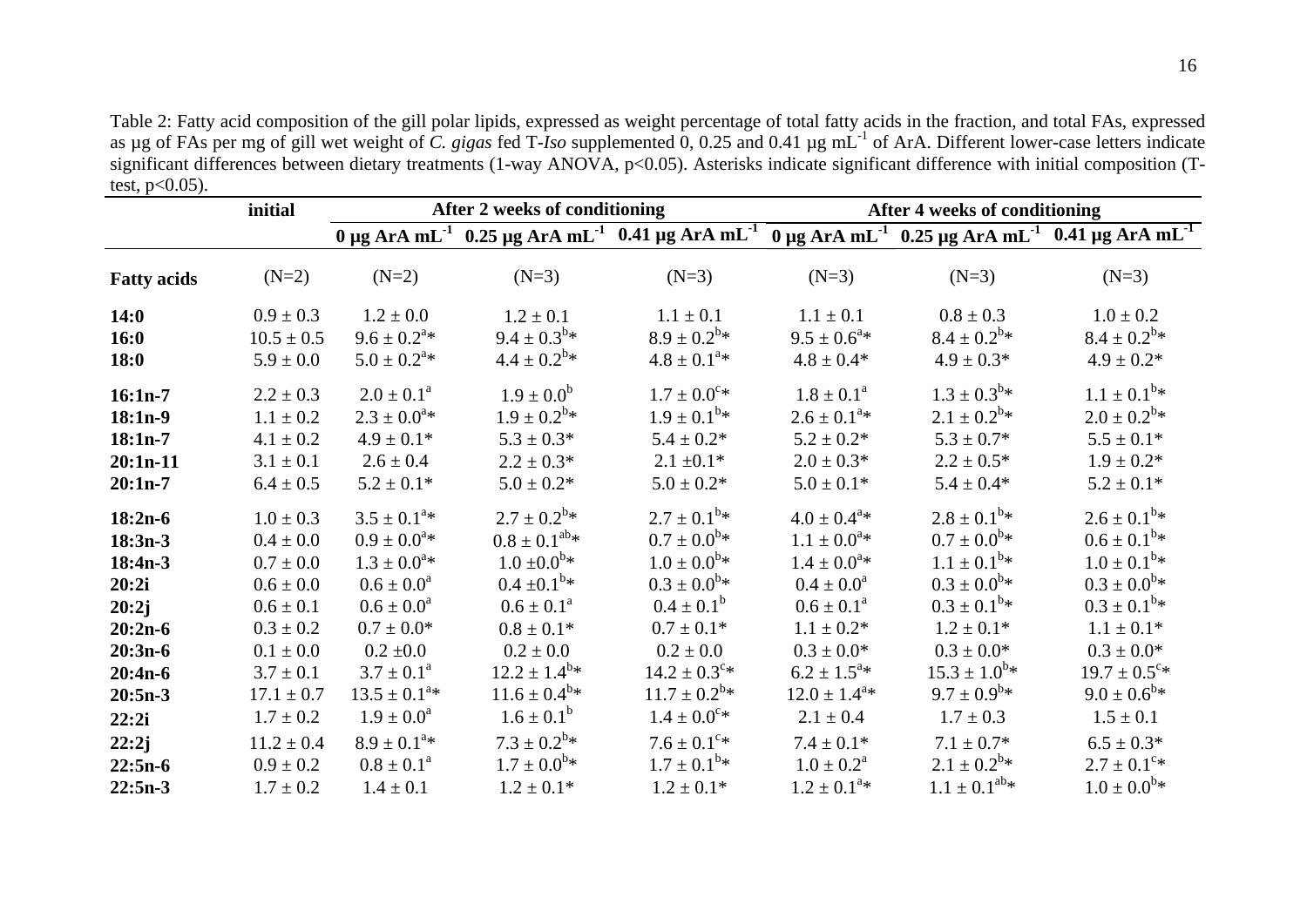| $22:6n-3$                                                                                                  | $17.5 \pm 0.5$                                                                                          | $21.2 \pm 0.5^{\text{a}}*$                                                                                                                                  | $18.4 \pm 0.7^b$                                                                                                                                             | $17.2 \pm 0.4^{\circ}$                                                                                                                                           | $21.3 \pm 0.3^{a*}$                                                                                                                      | $17.2 \pm 1.0^b$                                                                                                                   | $15.5 \pm 0.8^{\circ*}$                                                                                                               |
|------------------------------------------------------------------------------------------------------------|---------------------------------------------------------------------------------------------------------|-------------------------------------------------------------------------------------------------------------------------------------------------------------|--------------------------------------------------------------------------------------------------------------------------------------------------------------|------------------------------------------------------------------------------------------------------------------------------------------------------------------|------------------------------------------------------------------------------------------------------------------------------------------|------------------------------------------------------------------------------------------------------------------------------------|---------------------------------------------------------------------------------------------------------------------------------------|
| <b>Total SAFA</b><br><b>Total MUFA</b><br><b>Total PUFA</b><br>Total n-6<br>Total n-3<br><b>Total NMIs</b> | $19.8 \pm 0.8$<br>$19.7 \pm 0.4$<br>$60.5 \pm 1.3$<br>$7.1 \pm 0.4$<br>$38.9 \pm 1.4$<br>$14.1 \pm 0.3$ | $18.2 \pm 0.4^{\text{a}}*$<br>$19.9 \pm 0.1^{\text{a}}$<br>$61.8 \pm 0.4^{\circ}$<br>$9.5 \pm 0.2^{a*}$<br>$39.8 \pm 0.2^{\text{a}}$<br>$11.9 \pm 0.1^{a*}$ | $16.9 \pm 0.4^{\rm b}$ *<br>$19.0 \pm 0.2^b$<br>$63.7 \pm 0.8^{\rm b} *$<br>$18.8 \pm 1.4^{\rm b} *$<br>$34.4 \pm 0.7^{\rm b}$ *<br>$10.2 \pm 0.1^{\rm b}$ * | $17.2 \pm 0.2^{\rm b}$ *<br>$18.8 \pm 0.3^b$<br>$64.2 \pm 0.5^{\rm b}$ *<br>$21.3 \pm 1.0^{b*}$<br>$33.0 \pm 0.4$ <sup>c</sup> *<br>$9.5 \pm 0.3$ <sup>c</sup> * | $17.4 \pm 1.3*$<br>$19.6 \pm 0.1^{\circ}$<br>$62.9 \pm 1.1*$<br>$13.4 \pm 2.3^{\circ}$<br>$38.6 \pm 1.0^a$<br>$10.5 \pm 0.1^{\text{a}}*$ | $16.1 \pm 0.7^*$<br>$19.8 \pm 0.5^{\circ}$<br>$64.0 \pm 1.1^*$<br>$23.0 \pm 2.0^{b*}$<br>$31.4 \pm 2.0^{b*}$<br>$9.4 \pm 1.0^{b*}$ | $16.4 \pm 0.6^*$<br>$18.7 \pm 0.4^b$<br>$64.8 \pm 0.9*$<br>$27.1 \pm 0.2$ <sup>c</sup> *<br>$28.7 \pm 1.2^{b*}$<br>$8.6 \pm 0.3^{b*}$ |
| $n-3/n-6$<br>$20:5n-3/20:4n-6$<br><b>Total FAs</b><br>$(\mu g/g \text{ gill } WW)$                         | $5.5 \pm 0.5$<br>$4.6 \pm 0.1$<br>$6.3 \pm 0.3$                                                         | $4.2 \pm 0.1^{a*}$<br>$3.7 \pm 0.1^{\text{a}}*$<br>$6.3 \pm 0.8$                                                                                            | $1.8 \pm 0.2^{\rm b} *$<br>$1.0 \pm 0.1^{\rm b}$ *<br>$7.1 \pm 0.4$                                                                                          | $1.6 \pm 0.1^{\rm b}$ *<br>$0.8 \pm 0.0^{\circ*}$<br>$7.6 \pm 0.2$                                                                                               | $2.9 \pm 0.6^{\text{a}}*$<br>$2.4 \pm 0.8^{a*}$<br>$7.5 \pm 0.2$                                                                         | $1.4 \pm 0.2^b$<br>$0.6 \pm 0.1^b$<br>$7.2 \pm 0.7$                                                                                | $1.1 \pm 0.0^b$<br>$0.5 \pm 0.0^{\circ}$<br>$7.3 \pm 0.5$                                                                             |

Note: NMIs= Non Methylene Interrupted Fatty Acids; 20:2i=20:2Δ5,11 ; 22:2i=22:2Δ7,13 ; 20:2i=20:2Δ5,13; 22:2j=22:2Δ7,15 ; WW: wet weight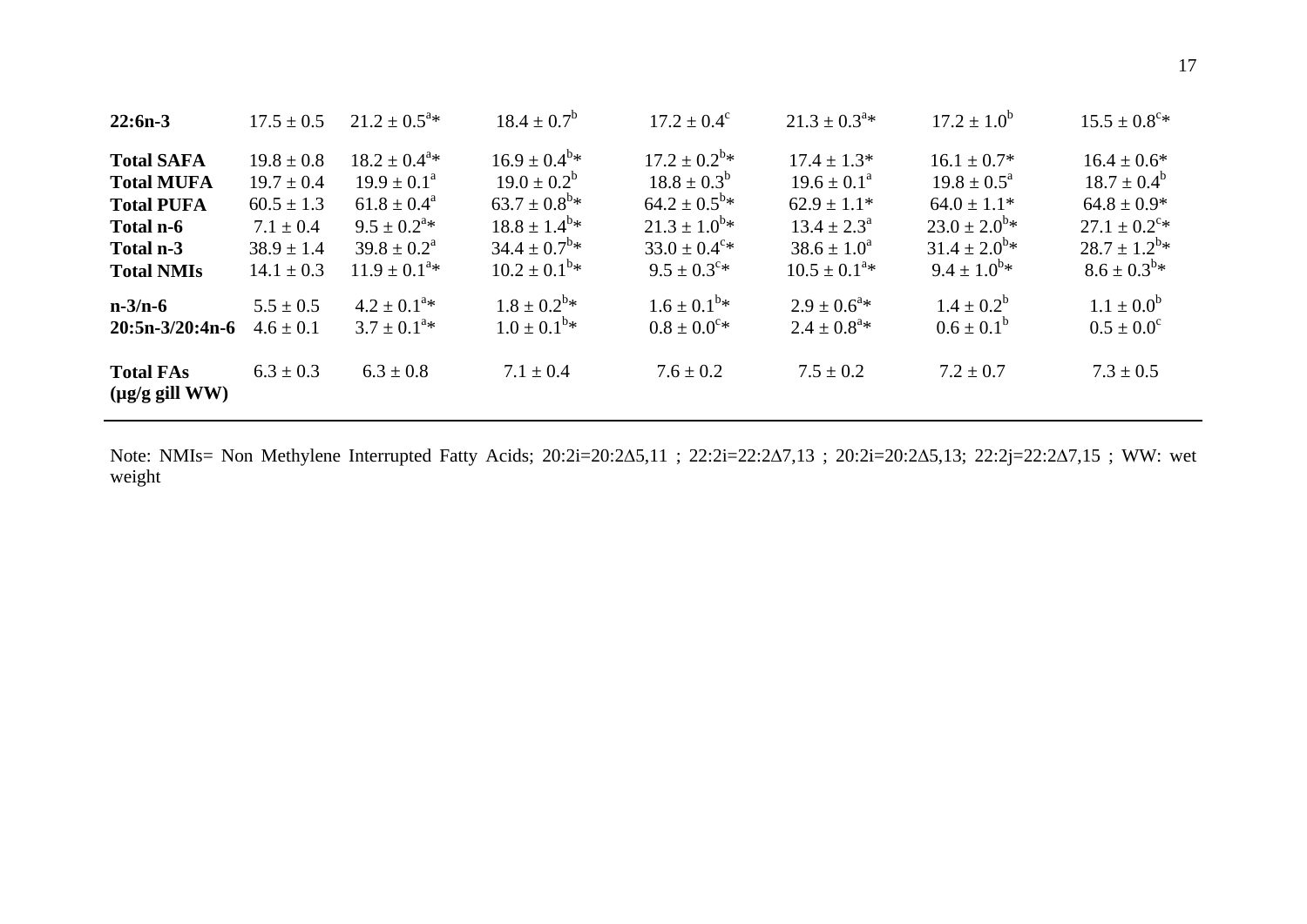Table 3: 20:4n-6 content and main FAs classes of the gill polar lipids, expressed as weight percentage of total fatty acids of the fraction, and total FAs, expressed as µg of FAs per mg of gill wet weight of *C. gigas* fed different doses of ArA without algae. Different lower-case letters indicate significant differences between dietary treatments (1-way ANOVA, p<0.05). Asterisks indicate significant difference with initial composition (T-test, p<0.05).

|                                                  | <b>Initial</b> | After 2 weeks of conditioning |                                                                                          |                            |  |  |  |
|--------------------------------------------------|----------------|-------------------------------|------------------------------------------------------------------------------------------|----------------------------|--|--|--|
|                                                  |                |                               | $0 \mu$ g ArA mL <sup>-1</sup> 0.25 μg ArA mL <sup>-1</sup> 0.41 μg ArA mL <sup>-1</sup> |                            |  |  |  |
| <b>Fatty acids</b>                               | $(N=3)$        | $(N=3)$                       | $(N=3)$                                                                                  | $(N=2)$                    |  |  |  |
| $20:4n-6$                                        | $6.8 \pm 0.3$  | $6.7 \pm 0.1^{\circ}$         | $11.3 \pm 0.8^{\rm b*}$                                                                  | $12.1 \pm 1.2^{b*}$        |  |  |  |
| $20:5n-3$                                        | $11.2 \pm 0.2$ | $11.5 \pm 0.2$                | $10.9 \pm 1.0$                                                                           | $10.4 \pm 0.5$             |  |  |  |
| $22:6n-3$                                        | $24.0 \pm 0.4$ | $22.2 \pm 0.6^{\text{a}}*$    | $19.9 \pm 0.2^{b*}$                                                                      | $19.9 \pm 0.3^{b} *$       |  |  |  |
| <b>Total SAFA</b>                                | $16.7 \pm 0.5$ | $17.1 \pm 0.5$                | $17.1 \pm 0.2$                                                                           | $17.5 \pm 1.1$             |  |  |  |
| <b>Total MUFA</b>                                | $21.9 \pm 0.6$ | $21.9 \pm 0.1$                | $20.9 \pm 0.2^*$                                                                         | $20.5 \pm 0.1*$            |  |  |  |
| <b>Total PUFA</b>                                | $61.3 \pm 0.2$ | $61.0 \pm 0.4$                | $62.0 \pm 0.0*$                                                                          | $62.0 \pm 1.2$             |  |  |  |
| Total n-6                                        | $9.8 \pm 0.3$  | $9.7 \pm 0.0^a$               | $14.5 \pm 0.9^{\rm b} *$                                                                 | $15.5 \pm 1.4^{\text{b}}*$ |  |  |  |
| Total n-3                                        | $38.9 \pm 0.3$ | $37.2 \pm 0.4^{\text{a}}*$    | $34.4 \pm 0.9^{\rm b*}$                                                                  | $33.7 \pm 0.3^{b*}$        |  |  |  |
| $n-3/n-6$                                        | $4.0 \pm 0.1$  | $3.8 \pm 0.0^a$               | $2.4 \pm 0.2^{b*}$                                                                       | $2.2 \pm 0.2^{b*}$         |  |  |  |
| $20:5n-3/20:4n-6$                                | $1.7 \pm 0.1$  | $1.7 \pm 0.1^{\text{a}}$      | $1.0 \pm 0.2^{b*}$                                                                       | $0.9 \pm 0.1^{b*}$         |  |  |  |
| <b>Total FAs</b><br>$(\mu g/g \text{ gill } WW)$ | $5.5 \pm 0.1$  | $4.8 \pm 0.8^{\text{a}}$      | $6.1 \pm 0.5^{\rm b}$                                                                    | $6.0 \pm 0.3^b$            |  |  |  |

Note: WW=wet weight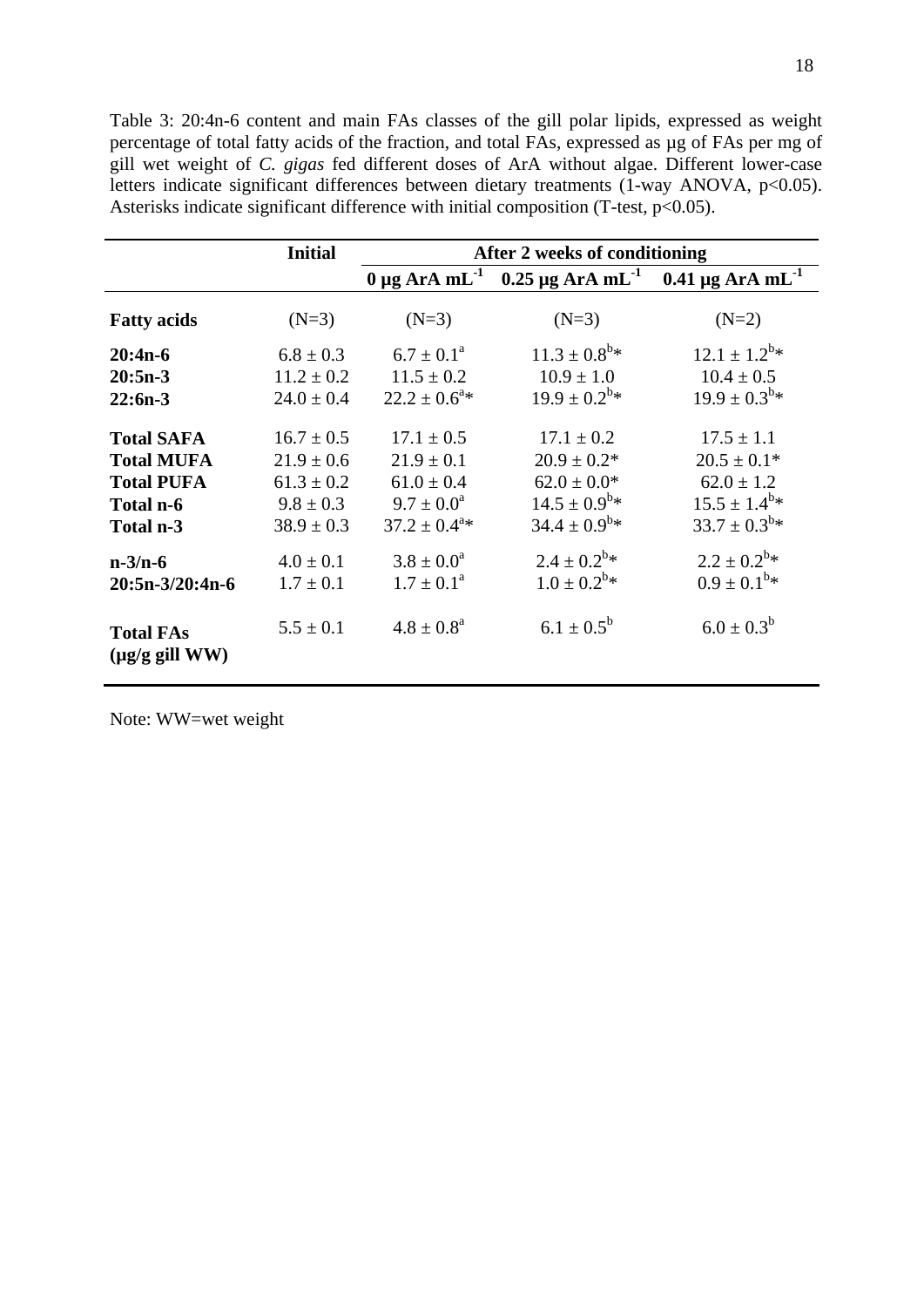Table 4: Total and differential hemocyte concentrations and percentage of viable cells in oysters fed T-Iso supplemented with 0, 0.25 and 0.41 µg  $mL^{-1}$  of ArA. (n=3, Mean  $\pm$  SD). Different lower-case letters indicate significant difference between dietary treatments (1-way ANOVA, p<0.05). Asterisks indicate significant difference with initial composition (T-test, p<0.05).

|                                                                  | <b>Initial</b>                 | After 2 weeks of conditioning  |                                    |                                    | After 4 weeks of conditioning  |                                    |                                                                                                                                                                         |  |
|------------------------------------------------------------------|--------------------------------|--------------------------------|------------------------------------|------------------------------------|--------------------------------|------------------------------------|-------------------------------------------------------------------------------------------------------------------------------------------------------------------------|--|
|                                                                  |                                |                                |                                    |                                    |                                |                                    | 0 μg ArA mL <sup>-1</sup> 0.25 μg ArA mL <sup>-1</sup> 0.41 μg ArA mL <sup>-1</sup> 0 μg ArA mL <sup>-1</sup> 0.25 μg ArA mL <sup>-1</sup> 0.41 μg ArA mL <sup>-1</sup> |  |
| <b>Total hemocyte counts:</b><br>$(X105$ cell mL <sup>-1</sup> ) | $4.3 \pm 0.6$                  | $4.3 \pm 0.7$                  | $5.7 \pm 1.1$                      | $6.1 \pm 0.6^*$                    | $4.4 \pm 1.5$                  | $5.8 \pm 1.5$                      | $6.0 \pm 1.1$                                                                                                                                                           |  |
| <b>Granulocytes</b><br><b>Hyalinocytes</b>                       | $0.3 \pm 0.1$<br>$2.2 \pm 0.3$ | $0.5 \pm 0.2$<br>$2.6 \pm 0.4$ | $0.7 \pm 0.2^*$<br>$3.8 \pm 0.8^*$ | $1.3 \pm 0.0^*$<br>$3.6 \pm 0.8^*$ | $0.6 \pm 0.2$<br>$3.1 \pm 1.1$ | $1.0 \pm 0.3^*$<br>$3.7 \pm 0.8^*$ | $1.1 \pm 0.2^*$<br>$3.9 \pm 1.2^*$                                                                                                                                      |  |
| <b>Agranulocytes</b>                                             | $1.7 \pm 0.4$                  | $1.1 \pm 0.2$                  | $1.2 \pm 0.1$                      | $1.1 \pm 0.2^*$                    | $0.7 \pm 0.1^*$                | $1.1 \pm 0.7$                      | $1.0 \pm 0.2^*$                                                                                                                                                         |  |
| Viability percentage $(\%$ ) $91.6 \pm 1.5$                      |                                | $90.9 \pm 2.0$                 | $90.1 \pm 1.7$                     | $91.7 \pm 1.3$                     | $88.7 \pm 2.3$                 | $91.2 \pm 1.3$                     | $89.9 \pm 2.5$                                                                                                                                                          |  |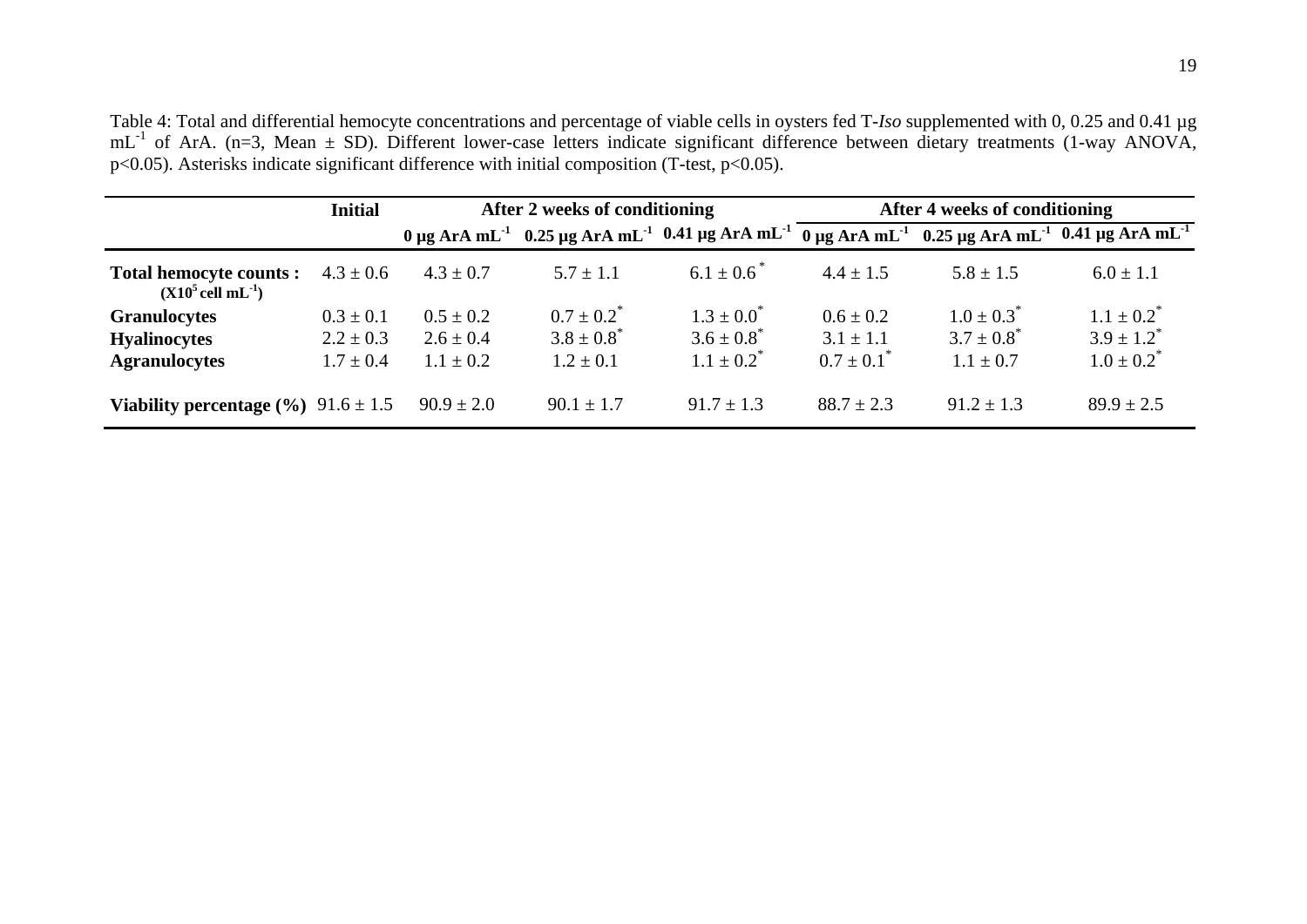

Figure 1: ArA weight percentage of *C. gigas* gill polar lipids during the dietary conditioning (T-Iso supplemented with 0, 0.25  $\mu$ g mL<sup>-1</sup> and 0.41  $\mu$ g mL<sup>-1</sup> of ArA).



Figure 2: Percentage of phagocytic hemocytes of *C. gigas* fed T-*Iso* supplemented with 0,  $0.25$  and  $0.41 \mu$ g mL<sup>-1</sup> of ArA. Figure 2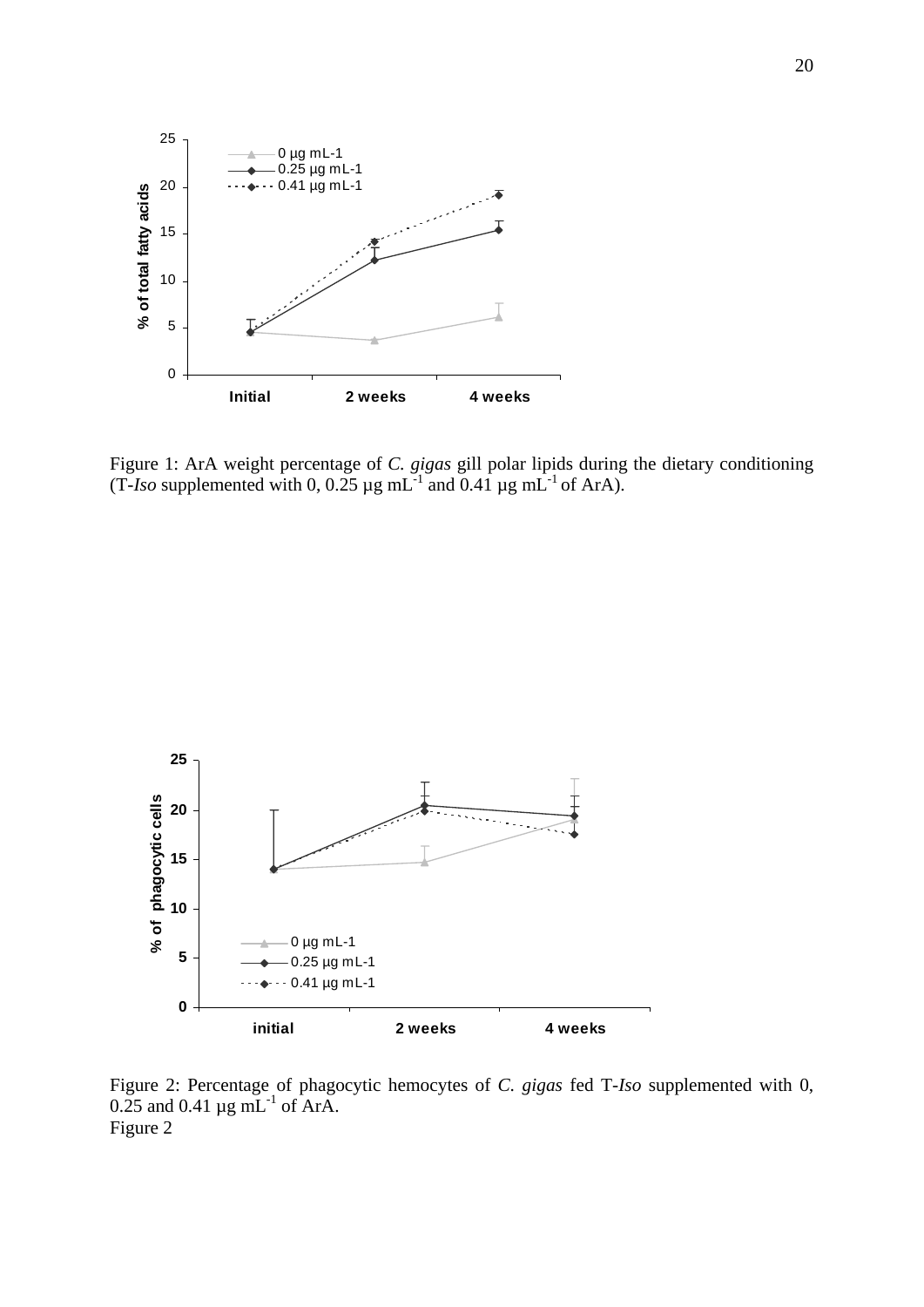

Figure 3: Percentage of adhering cells after three hours of incubation with 30  $\mu$ g mL<sup>-1</sup> of *Vibrio aestuarianus* extra cellular products (ECP) prepared in sea water.